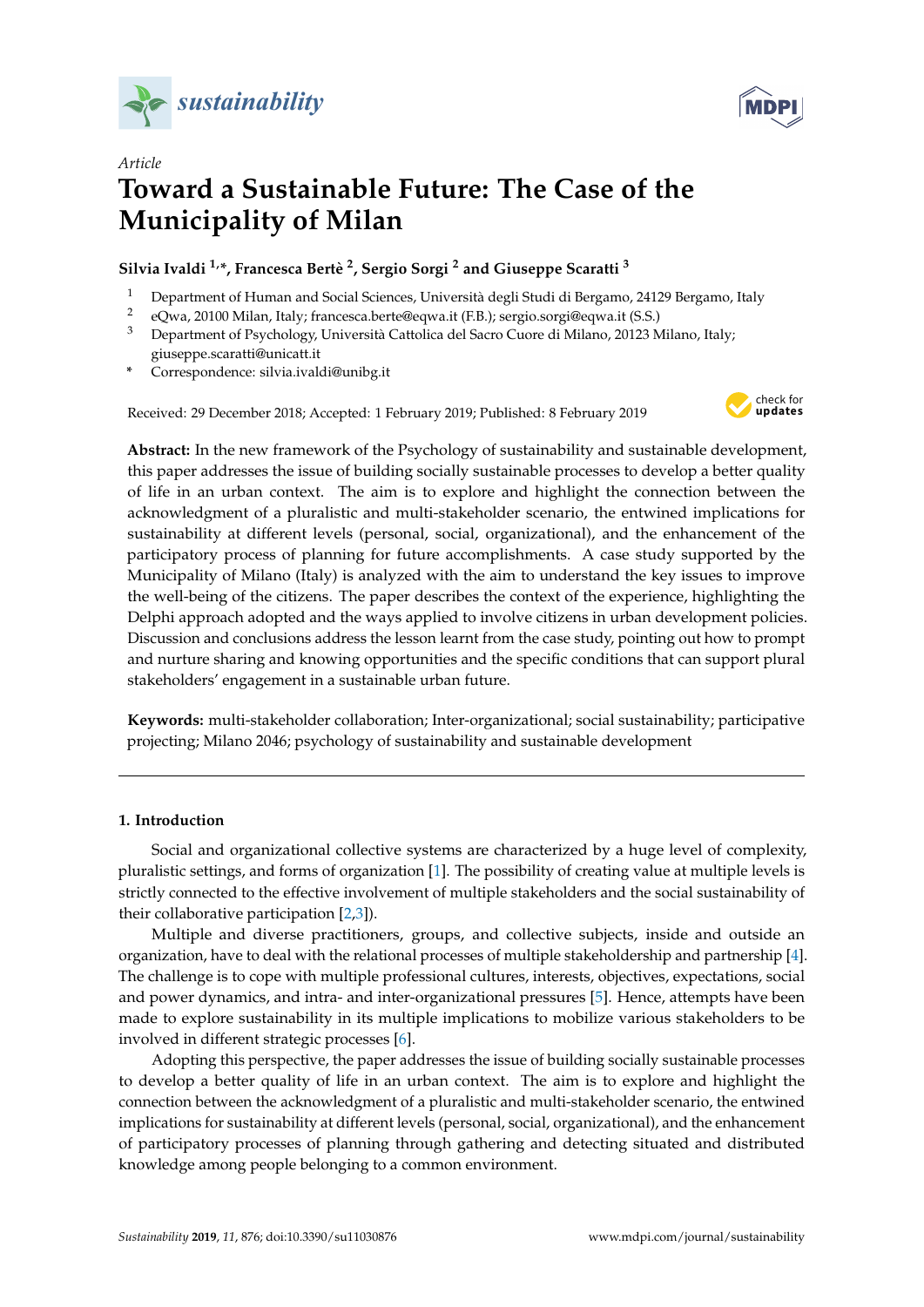This article underlines the methodological aspects that can be adopted for achieving a multi-stakeholder perspective and a sustainable accomplishment of partnership among different persons, groups, and collective subjects. The paper refers to a case from the public sector to highlight potential problems and practical implications with an aim to enhance collective endeavors to achieve sustainability. The case relies on a project (Milano 2046) supported by the Municipality of Milano (Italy) aimed at understanding the key issues for improving the future well-being of the citizens. More specifically, Milano 2046 aims to create a sustainable city by identifying critical issues and investigating the opinions of citizens, experts, and stakeholders on topics related to social cohesion, culture, environment, citizenship and participation rights, personal and public quality of life, and social relationships.

Specifically, the study addresses the following questions:

- How can sharing and knowing processes related to local contingencies, problems, and situations be prompted and nurtured?
- What conditions can create a suitable setting for involving plural stakeholders around the issue of a sustainable urban future?

The paper unfolds as follows: In the second paragraph, we discuss the theoretical framework underlying multi-stakeholdership, sustainability, and participatory processes. In the third paragraph, we present the case's context and the main features of the project at stake; and in the fourth paragraph, we refer to the methods and processes applied in the case study. Finally, we discuss the methodological approach adopted, the implications for the various subjects involved, and suggestions for further research.

# **2. Theoretical Framework**

#### *2.1. Multi-stakeholder Collaboration as A Sustainable Process*

To highlight the connection between stakeholder management policies and the improvement of the decision-making processes, we can rely on a stakeholders' perspective. Although many definitions of stakeholders have been adopted in the literature, the one originally proposed by Freeman [\[7\]](#page-18-6), which specifies "any group or individual who can affect or be affected by the achievement of the organization's objectives" as a stakeholder, is still widely used today. Freeman developed and formalized the Stakeholder theory within the economic and corporate context [\[8\]](#page-18-7). The theory focuses on how companies (and managers) deal with diverse subjects who have different expectations and interests. According to this theory, rather than focusing exclusively on maximizing an economic result, companies should conduct a production activity, with an emphasis on the process, in a way that enables them to ensure a balance between the expectations of their stakeholders. Mid-long term success of a company is from this perspective, therefore, determined by the ability of the management to efficiently use its available resources to comply with these expectations. A stakeholder perspective considers building a model of value creation according to the relations with internal and external stakeholders. This theory assumes a relationship of mutual influence between the company and its internal and external context and presumes that the expectations of those implicated have equal dignity and value. The company should, therefore, be conceived as a system that is not only identifiable with the owners, its employees, its products or its commodities but also composed by the relationship between them in continuous evolution. Enterprises, even when oriented to profit, are institutions characterized by the pursuit of a continuous balance between the economic and social dimension in which the first is dependent on the achievement of the latter.

Acknowledging different stances, interests, and approaches enhance the collaborative interaction among plural subjects and pluralistic contexts, facilitating the development of forms of collective sharing and knowing in situ  $[9-11]$  $[9-11]$  that deal with local contingencies and specific situations [\[12\]](#page-19-0).

Knowledge sharing between stakeholders is believed to help identify problems and to develop strategies for dealing with complexities [\[13\]](#page-19-1) and offering solutions to welfare problems [\[14\]](#page-19-2). Another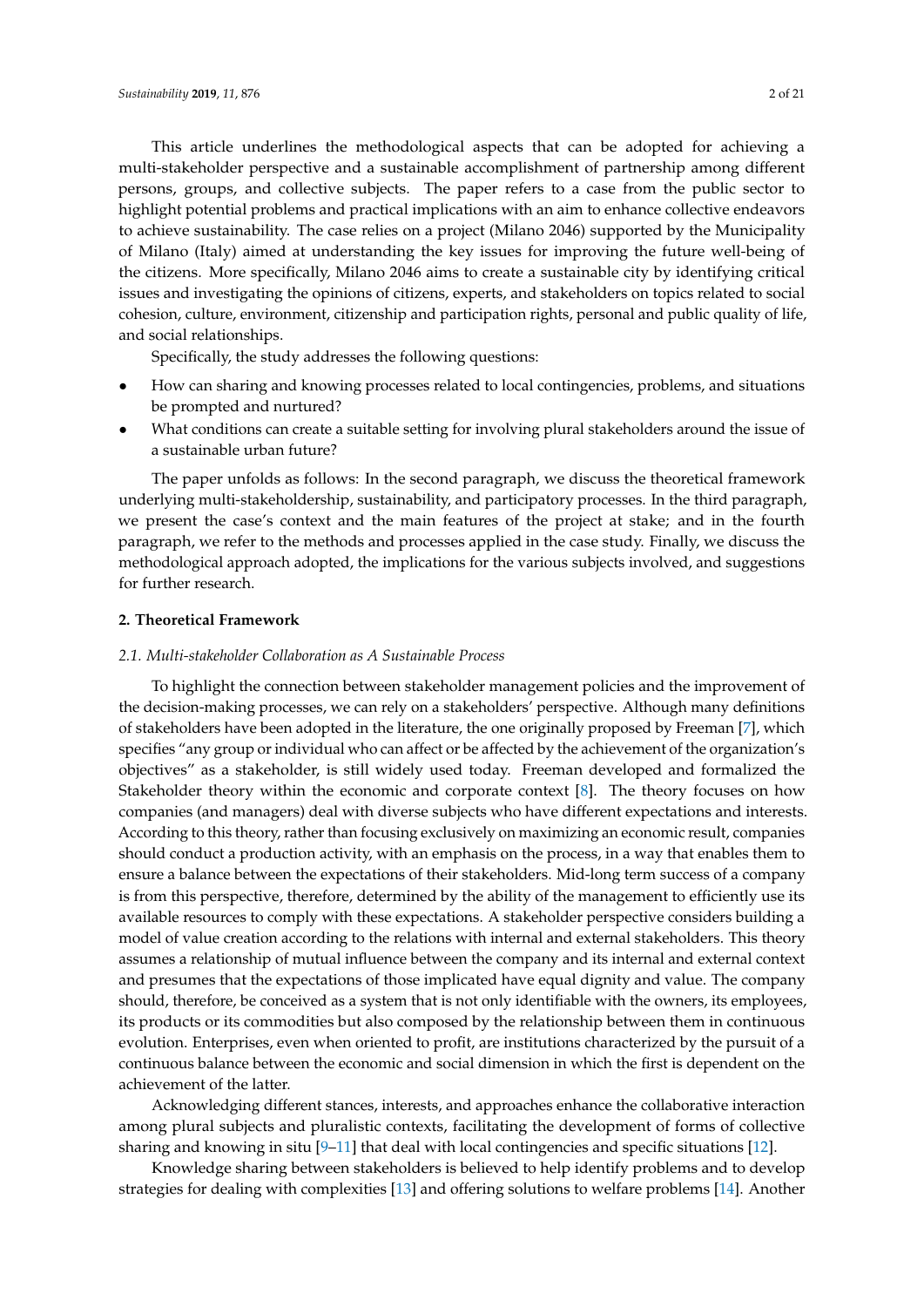benefit that can be achieved through the adoption of a stakeholder management system is a general improvement in innovation processes by enabling creative processes that bring an alternative mode of knowledge to the forefront [\[15\]](#page-19-3) A further advantage of stakeholder involvement is the possibility of creating a greater sense of ownership and simplifying the implementation of the solutions identified [\[16\]](#page-19-4).

Nevertheless, such a perspective cannot be taken for granted, as it implies that multiple actors, representatives of different contexts and systems (for example, civil society, business, and governmental institutions, trade unions, supply chain partners, customers, clients, and employees), come together to find a common approach to an issue that affects them all [\[17\]](#page-19-5). In this direction, different studies and contributions have highlighted the relevant steps and features of a multi-stakeholdership process.

A starting point for the management of a stakeholder system is the *identification of relevant stakeholders.* The eligible stakeholders who may be involved in the design of the project are identified according to their contribution to the comprehension/definition of the social problem [\[18\]](#page-19-6) or according to their ability to activate useful resources for its implementation. Another crucial factor is the *commitment* to be engaged consistently and on an on-going basis. According to these considerations, two types of stakeholders can be distinguished: Core stakeholders and primary/secondary stakeholders. The former ones constitute the working group that will make decisions regarding the goals and execution of the project. The latter ones, while being recognized as playing a primary role, will be involved in a less consistent way, having a consultative rather than a decision-making function [\[19\]](#page-19-7). However, not all types of involvement are useful. Critically speaking, stakeholders might be included for purely symbolic reasons or to promote conformity rather than variety. Similarly, the exclusion of relevant stakeholders may damage the project, and it may be necessary to reconsider the composition of the project in response to unexpected events. Some stakeholders, even if not considered relevant, may have a reasonable expectation of being involved, and their exclusion should always be addressed.

Once the stakeholders have been identified, it is necessary to consider the *different interaction* between the core stakeholders and the primary/secondary stakeholders. Different degrees of stakeholder involvement have been identified, specifically, information, consultation, involvement, and collaboration. At the first stage, the core stakeholders make a commitment to periodically inform primary/secondary stakeholders about the outcomes of their work and the results achieved. This policy relies on one-way communication tools (e.g., announcements, conferences, newsletters). Adopting an information policy presents potential risks in those cases in which the stakeholders judge the results achieved as not satisfying or irrelevant. Moreover, involvement itself can be judged negatively because of its one-way nature, which can damage the image of its promoters. A second possible policy requires core stakeholders to periodically disclose information about their work—as in the information policy—but in this case, they also collect opinions, comments, and suggestions from stakeholders. This policy marks the transition from one-way communication to a more dialogical approach; therefore, it requires the use of tools, such as interviews, focus groups, presentations, or questionnaires. Such an approach is particularly effective when the interaction with stakeholders focuses on a specific topic or issue. The main risk of this approach is that it may raise expectations that cannot be adequately met because of the unfeasibility of implementing the changes needed to comply with the proposed suggestions. The third policy implies the involvement of stakeholders in the decision-making processes, engaging them in the definition of the goals and in the selection of the actions that are going to be taken. Concerning the dialogue policy, it is necessary to consider the involvement of stakeholders in the decision-making process only if the core stakeholders are seriously willing to consider the comments and suggestions regarding their decisions. Finally, through a collaborative policy, the stakeholders are involved both in the decision-making phases and in the implementation phases of the initiatives. For this policy to be implemented, it is necessary to evaluate the willingness of the actors involved to collaborate on an ongoing basis and to establish ad hoc committees or working groups. This entails an assessment of the sustainability of the entire process.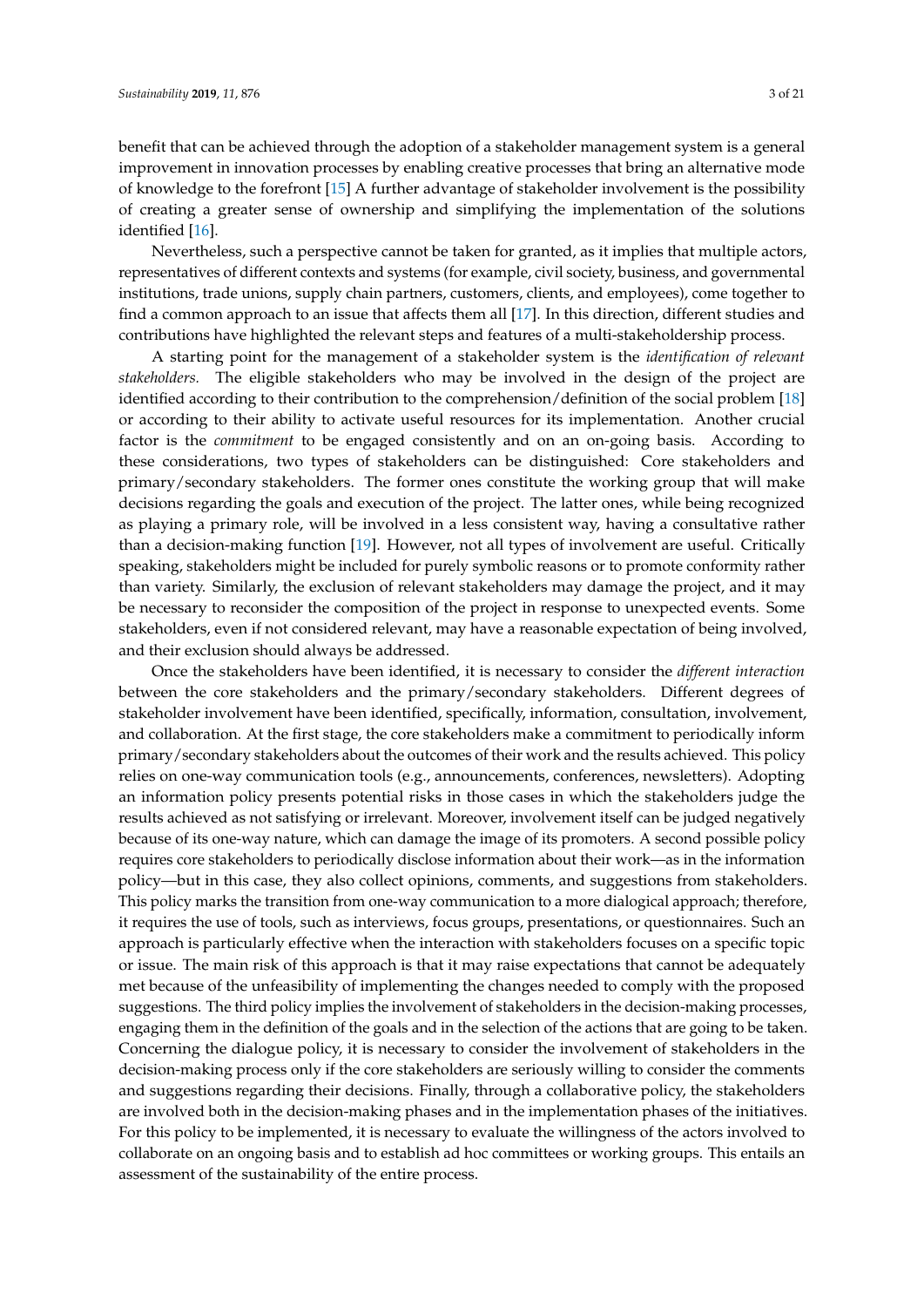## *2.2. Sustainability as a Multi-Level Fine-Tuning Process*

According to the new framework of the Psychology of sustainability and sustainable development [\[20](#page-19-8)[–22\]](#page-19-9), we welcome a shift from a sustainability framework that emphasizes the avoidance of actions considered to be detrimental to the economic, social, and ecological environments, to sustainable practices based on prevention and the development of generative resources.

When addressing the issue of sustainability, it is possible to articulate the topic from two main perspectives. The first is the examination of the substantive aspects of the concept related to the definition of sustainability and dimensions that could be considered "within" its boundaries, that is, aspects that should be and should not be included in the concept of sustainability. Sustainability has been traditionally addressed by differentiating between the domains of economy, (social) equity, and ecology, best known as the three Es. Many authors have however proposed to evaluate sustainability as a unified and integrated concept [\[6,](#page-18-5)[23,](#page-19-10)[24\]](#page-19-11), while others have expanded this classification to consider the individual level as both necessary and desirable [\[22\]](#page-19-9) The second perspective focuses on the procedural aspects of sustainability, that is, on the means by which social actors achieve their goals. In this sense, sustainability refers to the process of safeguarding and developing human, social, and economic [\[25,](#page-19-12)[26\]](#page-19-13) and ecological resources.

Galuppo et al. [\[6\]](#page-18-5) claimed that with regard to substantive aspects, social sustainability means contributing to the internal and external stakeholders' development and growth by achieving several goals, such as equity, well-being, social cohesion and inclusion, and the opportunity for learning and self-development [\[27\]](#page-19-14). In terms of procedural aspects, social sustainability requires an organizational commitment towards the stakeholders who should be brought together through new forms of transparent and participative management, communication, and decision-making [\[28\]](#page-19-15).

Despite these different perspectives and domains, in most contributions, the social sustainability concept appears as a holistic and systemic concept to be handled by exploring the dynamics and interrelationships between different domains and systems of meanings and interests, such as profit versus people or economic performance versus social and human well-being [\[23,](#page-19-10)[24\]](#page-19-11).

Creating a socially sustainable process requires specific management strategies and capabilities related to the challenge of promoting reflexivity and paradoxical thinking attitudes [\[6](#page-18-5)[,29](#page-19-16)[,30\]](#page-19-17).

Therefore, stakeholders who are more engaged in the transparent and participative processes can develop more solid—and not merely cosmetic—journey towards social sustainability. The primary purpose of the organization is to serve society; thus, the organization's mission is to serve stakeholders by addressing broader issues of common interest in the present or in the future. The commitment here is towards a new common future, which requires changing the course of action and leads to a rebuilding of new balances and new ways of organizing and living together. While the skeptical and the pragmatic strategies reveal a "cosmetic" or instrumental approach to social sustainability driven by economic concerns and generate only episodic outcomes, the engaged and idealistic perspectives consider social sustainability as a process of creating shared values by balancing not only economic interests but also social and human needs. From this perspective, at stake are both personal, social, and organizational features of sustainability seeking for challenging and common endeavors.

# *2.3. Citizens' Involvement in Urban Development Policies*

The growing attention to the stakeholder involvement and collective projecting by policy makers is due to the EU's early Lisbon Strategy of the 2000s, that has launched funding programmes (the most popular in the research field is the Horizon 2020) aimed at promoting the EU as '*the most competitive and dynamic knowledge-based economy in the world, capable of sustainable economic growth with more and better jobs and greater social cohesion* [\[31\]](#page-19-18). These programmes, which set the guidelines and principles that will guide the allocation of funds in subsequent years, have encouraged network designs and inter-organizational collaborations that entail the active involvement of civil society, research and education institutions, and public sector. The idea underlying these policies is that addressing complex social problems, like the ones the EU is currently facing (economic stagnation, rising unemployment,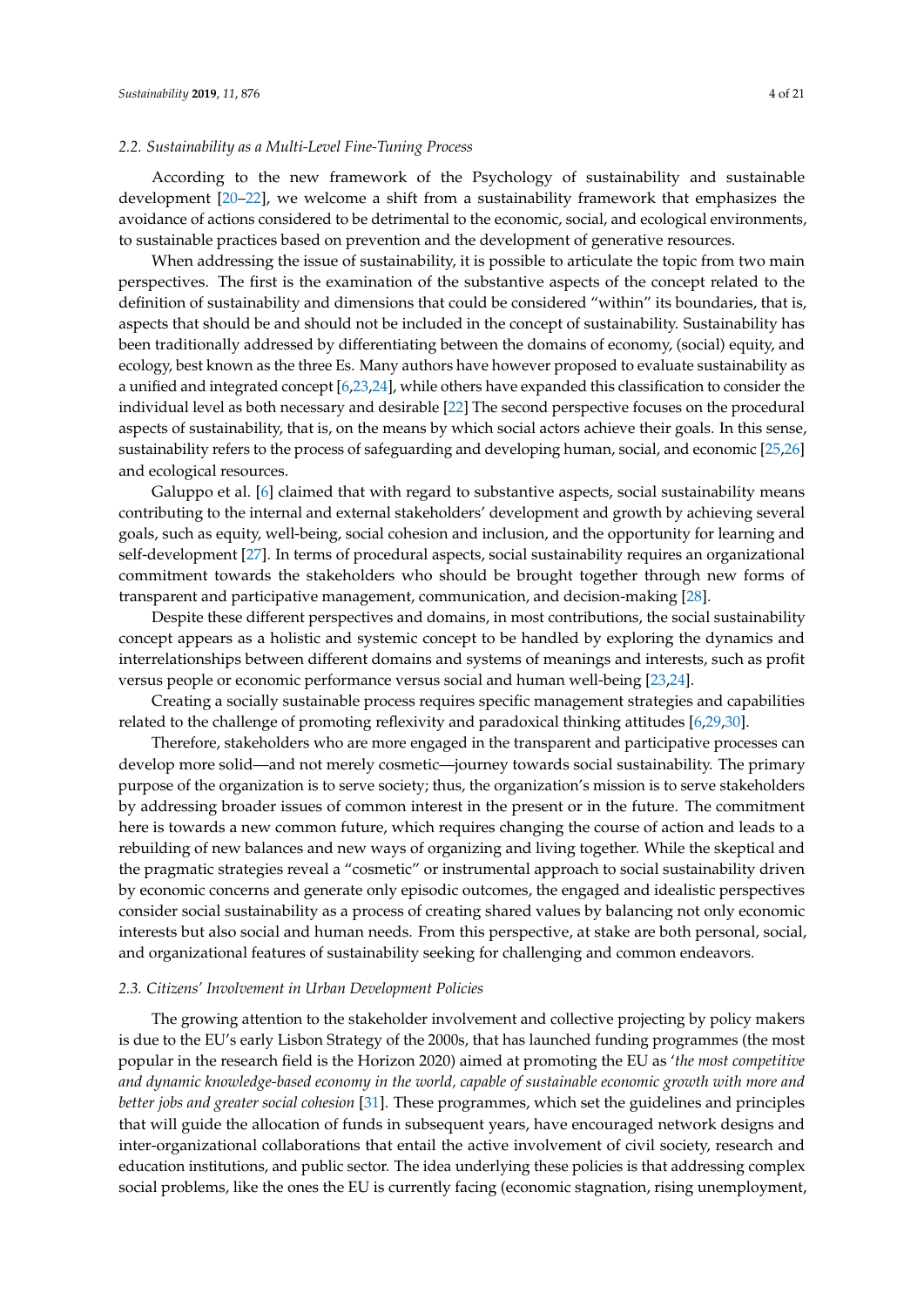and others), and increasing the chances of success of the initiatives financed, it is necessary to adopt ecological approaches and solutions that would consider the needs and interests of the largest number of social actors (directly or indirectly) affected by its initiatives. In this regard, the EU introduced in its financing programmes a partnership principle, requiring an increased stakeholder involvement by including different actors at local and regional levels, thereby emphasizing a multi-stakeholder and multi-institutional policy framework [\[14](#page-19-2)[,32\]](#page-19-19).

The three above-mentioned perspectives sound as a trigger for the Milano 2046 project that is based on a multi-stakeholder perspective and the willingness to promote an effective and relevant participatory movement by mobilizing knowledge from different sources.

### **3. Multi-stakeholdership: Milano 2046. Birth, Motivations, Choices**

### *3.1. The Idea*

The idea of *Milano 2046* was developed, for the first time, at the end of May 2017 based on a reflection of the separation between citizens' life and political representatives. The political orientation of Italian voters was clearly underlining the lack of confidence to lead the country in the traditional political way, and this sentiment affected also the city of Milan. If, on the one hand, people were satisfied with the trend of the city, there was, nevertheless, a strong suspicion that this satisfaction should not be attributed to the sharing of the strategic orientation of the government but to its attitude towards leaving the city to deliver its own project without constraints.

To put it over succinctly, the citizens were satisfied because the political system was "lateral and light" rather than because of its strong attitude to imagine, project, and design a sustainable future.

Furthermore, the new orientation of the voters was moving toward policies based on the defense of the identity, reduction of taxes for the richest part of a population, and restitution of pension privileges to the old pensioners. These kinds of policies traditionally foster "individual short-term" behavior.

Finally, people seemed to be insecure and scared about the "other" [\[33\]](#page-19-20), and they wanted to avoid individual responsibilities. One could argue that the subjective and collective fears, as well as the lack of attitude towards the future, created an attitude to the "now" and the "short-term way of thinking" [\[34\]](#page-19-21). What kind of future may be pursued with no future in subjective and intersubjective perceptions? Furthermore, how could people abandon the individual and present requests in order to privilege the future without developing attention to the future itself?

In this light, the first purpose of *Milano 2046* was to explore the possibility to develop attention to the future and to facilitate a collective thought for posterity.

Studying the sustainable future of Milan is an innovative and at the same time, a natural decision. Milan is the second most populated Italian city, but in terms of economy and innovation, it has become the first city. Moreover, historically, the city has gone through complex phases but in the last decade, it has experienced a 'rebirth' and a strong growth.

#### *3.2. Milan: Specific Situation and Contingencies*

In the last decades, the city of Milan has faced several economic, demographic, and political problems [\[25\]](#page-19-12).

Demography shows a sharp decline in the number of inhabitants from 1973 to 2013, followed by a new increase in recent years. In 1973, the population reached its highest level (1,743,427) and in the 40 years that followed, the population dropped to 1,240,173 in 2011.

The reasons of this decline were the increased price of housing and the consequent migration of inhabitants towards the big metropolitan area, to buy space at the cost of selling time, due to the poor transportation network and the frustrating traffic in the main access roads to the city.

Another demographic challenge was aging. The average age of the residents in the city is over 45 years, and the decreased birth rates have been compensated by migration (today 20% of the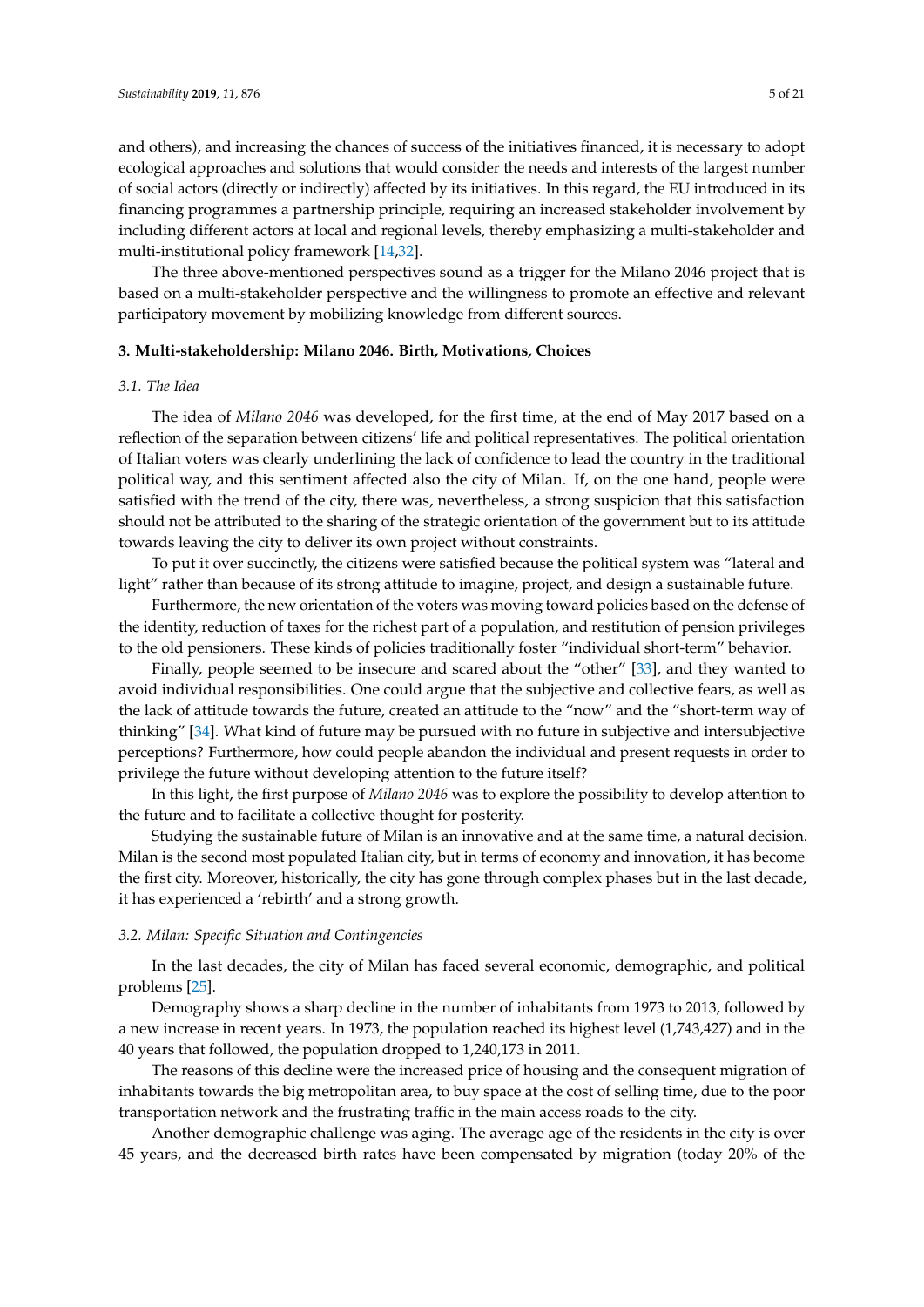population is represented by an immigrant). Moreover, the families have become very vulnerable and almost one-half of the families are single-parent families.

Milan is an Italian city, and the statistics on Italy show a low growth of GDP, an aging population, a new emigration of talented individuals and students to European cities more oriented to young people, a decreased attitude towards long-term planning, and very little interest in public and private investments in the future.

Despite the previous indicators, in the last years, the city has started to find its specific path, moving against the current and trying to reactivate the economic and entrepreneurial vocation of the city to counter the idea of unavoidable decline.

The pride of the city was been further reinforced in 2015 with the organization of the Expo and the outstanding success of the initiative. The city has become more attractive to tourist, students, and businessmen, and the Expo is still generating movement, tourism, and interest.

It is difficult to attribute the success of this rebirth to one particular event. Milan has a remarkable number of volunteers, a local sense of belonging to the territory, a significant number of universities, and a strong historical and economic tradition.

Under such conditions, in 2017, the President of the Municipal Council of Milan approved the idea to start an unusual think-tank, capable of exploring new choices, to gather new indications and directions about the desirable future of the city and, in for the meantime, to reopen a debate between the city's stakeholders on the role of politics in shaping the future.

#### *3.3. Logics and Purposes*

The project of *Milano 2046* was based on the original concept of projecting a theoretical-practical think-tank about the future considering five fundamental requirements:

- 1. It had to center on the person using a holistic and integrated approach. The purpose was to establish that the objective of the policy is the citizen.
- 2. It had to adopt a national or international standard of well-being to avoid partial or debatable views of the "urban interests and priority."
- 3. It had to develop and improve a perspective of a "far" future beyond studying only a 5- or 10-year urban planning. The aim is to influence actual decision-making and also to try to adopt effective immediate decisions compatible with future goals.
- 4. It had to design a city useful and attractive to all the citizens, including children, youth, people with disabilities, older people, indigenous people, refugees, internally displaced people, and migrants, as specified in the 2030 Agenda, "leaving no one behind."
- 5. Lastly, it had to pursue a complete set of knowledge, considering not only the objectives but also the threats with an optimistic (but not shallow) view, bearing in mind that we are not anymore afflicted by hunger, war, or epidemics [\[35](#page-19-22)[,36\]](#page-19-23).

To achieve these objectives, it was decided to realize a project focused on a practical approach (what to do), skills and methods (how to do) but also (primarily) on philosophical frame and principles of a sustainable city. Therefore, the research started from the motivations and theoretical interpretations of the role of the public administration in forcing, driving, or being disengaged (laissez-faire) from the behaviors of the citizens.

In summary, the goal of the study was two-fold: On the one hand, the project aimed to increase the awareness of the necessity to reinstall the sense of future in the political and collective debate. On the other hand, *Milano 2046* was promoted to understand the key issues needed to draw an urban future and to gather new ideas, cognitive instruments, and reflections about the future that would be useful to draw new programs and projects.

The first goals were defined in the "why, how, and what" fields.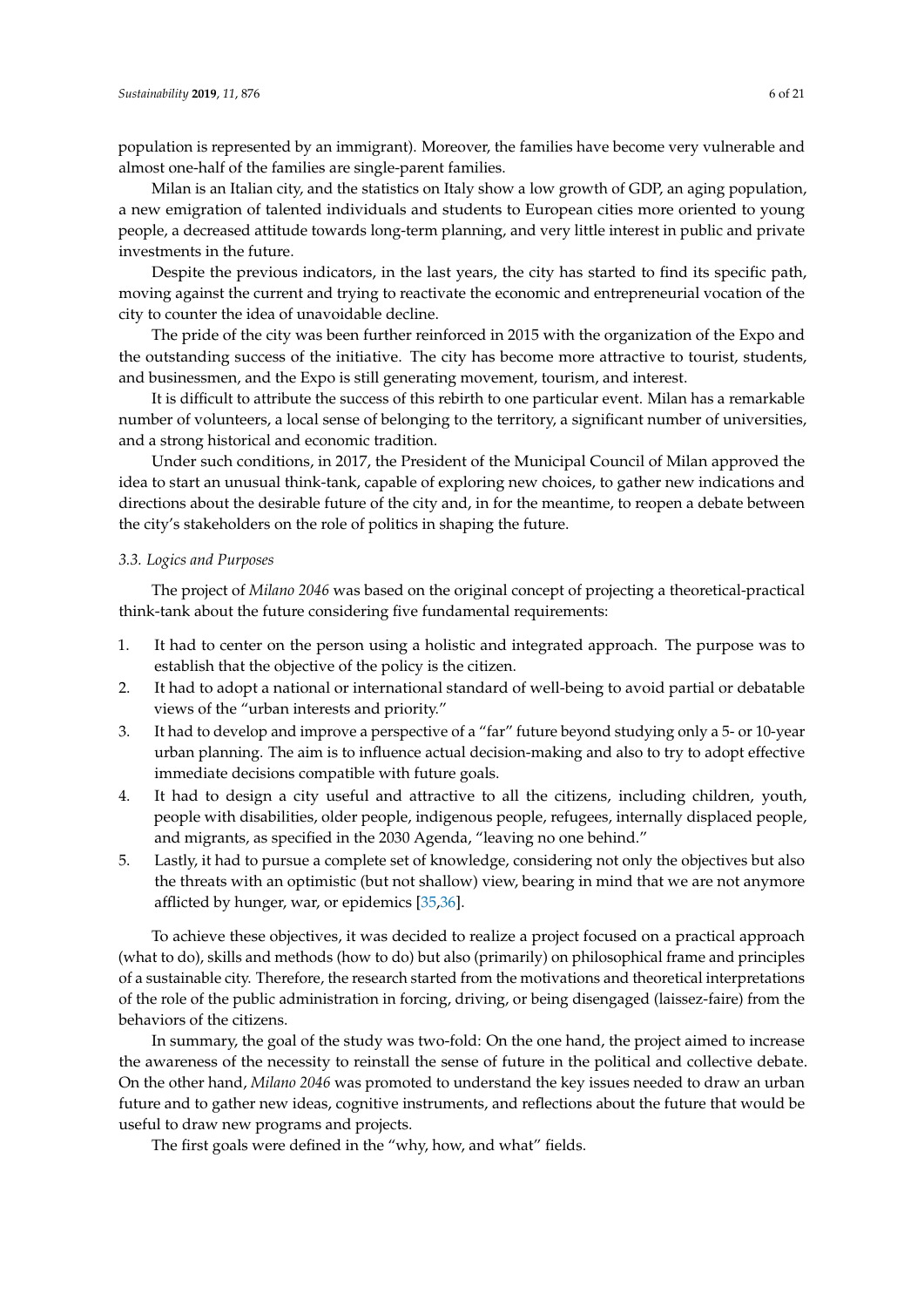#### *3.4. Well-being: An Integrated Perspective*

The choice of an adequate set of well-being principles started with a historical perspective of well-being definitions and interpretations. The first agreement was to go beyond the GDP = well-being equation and to consider either the Easterlin's paradox about the relationship between richness and well-being or the significant steps introduced by Robert F. Kennedy in his famous speech (University of Kansas, 18 March 1968) on the cultural poverty of a society concentrated only on GDP: "Too much and for too long, we seemed to have surrendered personal excellence and community values in the mere accumulation of material things ( . . . ) Gross National Product counts air pollution and cigarette advertising, and ambulances to clear our highways of carnage. It counts special locks for our doors and the jails for the people who break them. It counts the destruction of the redwood and the loss of our natural wonder in chaotic sprawl. ( . . . ) Yet the gross national product does not allow for the health of our children, the quality of their education or the joy of their play. It does not include the beauty of our poetry or the strength of our marriages, the intelligence of our public debate or the integrity of our public officials. It measures neither our wit nor our courage, neither our wisdom nor our learning, neither our compassion nor our devotion to our country, it measures everything in short, except that which makes life worthwhile."

This relevant starting point led to a different and wider concept of well-being and many years later, to the Stiglitz Sen Fitoussi Report [\[37\]](#page-19-24), a milestone in the "person-based" perspective in well-being.

The commission Stiglitz Sen Fitoussi stimulated by former President of France, Nicholas Sarkozy, suggested measuring the well-being of final users (household and citizen) rather than of macroeconomic indicators. Since that step, an increased number of studies have explored well-being, and *Milano 2046* considered many of them due to its adoption of a scientific approach in the search of well-being and happiness.

Therefore, the committee highlighted the main procedures, domestic and international. On the international side, the interest has focused on OECD well-being regional index and on the most widespread international set of domains and indicators, represented by the 17 SDGs (United Nations), in committing to the 2030 Agenda for Sustainable Development. OECD well-being index focuses on 11 domains: Housing, income, jobs, community, education, environment, civic engagement, health, life satisfaction, safety, and work-life balance. The domains are based on regional interviews and on the perception of the citizens about the well-being in their regions.

This is the largest and most attractive set of goals but there was, at the same time, the will to consider domestic domains and indicators and to be at odds with the Italian well-being benchmark, as represented by BES [Benessere Equo e Sostenibile (equitable and sustainable well-being)] settled by the Italian Institute of Statistic (Istat) and CNEL (national council of economy and labour).

BES is a multidimensional measurement approach to complement the measures of the key dimensions of well-being, together with measures of inequality and sustainability, related to production and economic activity. [\(https://www.istat.it/en/well-being-and-sustainability/the-measurement-of](https://www.istat.it/en/well-being-and-sustainability/the-measurement-of-well-being)[well-being\)](https://www.istat.it/en/well-being-and-sustainability/the-measurement-of-well-being).

The 129 BES indicators measure 12 domains: Health; education and training; work and life balance; economic well-being; social relations; politics and institutions; security; subjective well-being; landscape and cultural heritage; environment; innovation, research, and creativity; and quality of services.

The choice between the international and domestic domains and indicators has been the object of several debates. The international goals (SDGs) will be, in fact, the future reference of the academic and political debates on progress and global and local goals. Nevertheless, many of the SDGs specific indicators are not relevant (or only partially) for Milan due to the specific situation of the territory. For instance, the goals of the availability of water, use of marine resources, and inclusive quality education have been consistently reached in Milan.

The final decision was to adopt BES as a frame, to be 'closer' to the needs and perceptions of the Milanese citizens and more coherent with the quality of life in an urban context.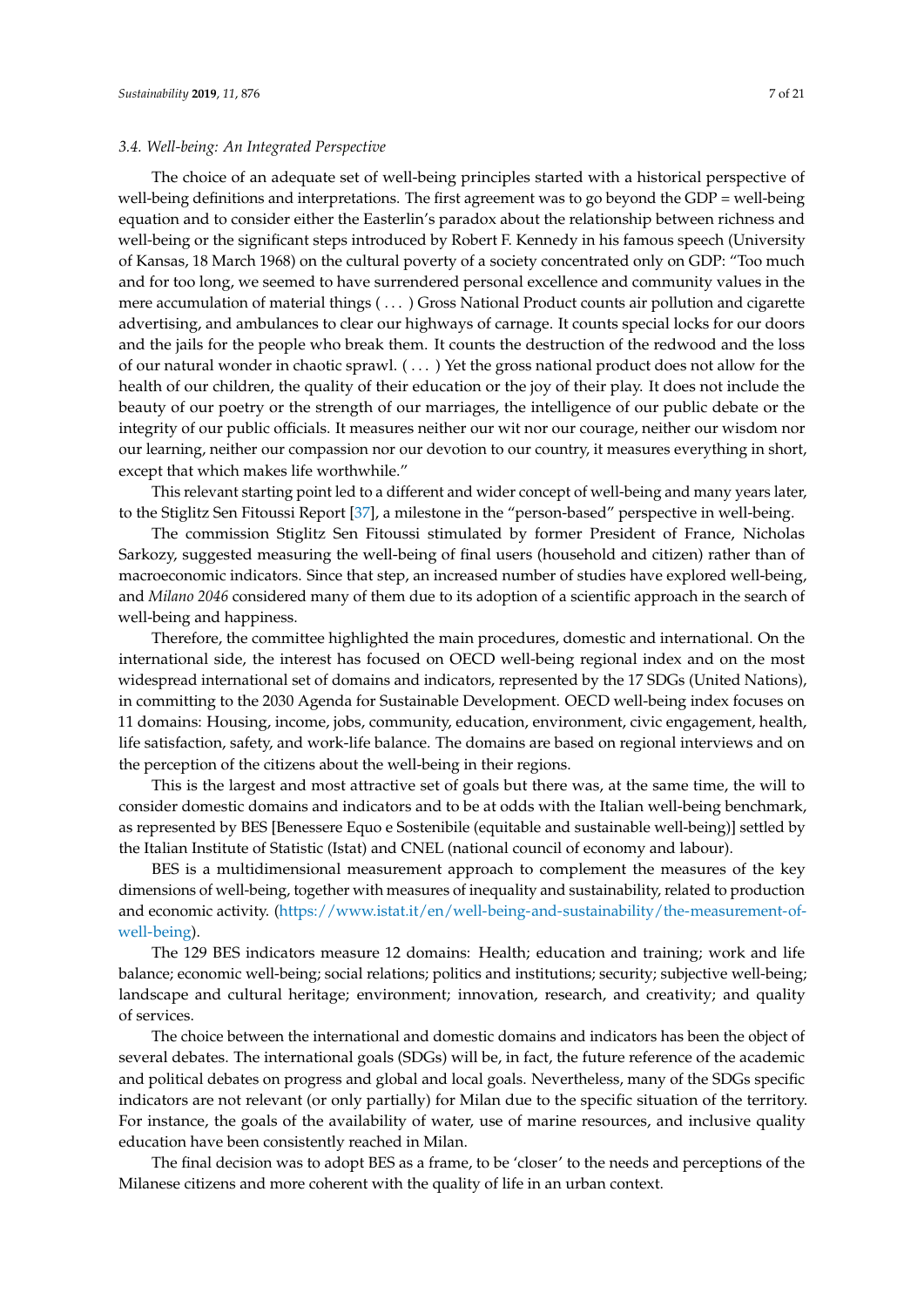This does not mean that BES is exhaustive or totally consistent with the aim of the laboratory. BES indicators, for instance, focus largely on gender but ignore important variables, like ages, Neets (Italy has a very bad ranking for the percentage of NEETS, young people Not in Education, Employment or Training), and migrants.

Moreover, BES probably underestimates some aspects of subjective well-being, which have been emphasized by sociological studies on human capabilities [\[38\]](#page-20-0)

On the other hand, as previously anticipated, the adoption of the BES-framework gives Milan the possibility to be closer to the Italian situation and provides statistical data to understand the local situation and to compare it with the situation in similar territories.

### *3.5. The Future and Its Challenges*

The second relevant area of "strategic decisions" has involved the future, which started by choosing an adequate timeline and time frame.

When to set the goals of an urban project and why? Here, the general sensation was to define an idealistic but not utopian date connected with history but also with creativity.

The initial idea was to set an iconic deadline capable of identifying the future as a cultural fact and of representing the capacity to aspire [\[39\]](#page-20-1).

In this respect, *Milano 2046* wanted to point out that the task of a laboratory promoted by an "institution" is to draw rather than to plan a vision and to submit this to policy-makers as a new lens to consider as well as to think about the future.

The year 2046 was chosen for two main reasons:

- a. On 2 June 1946, a few months after the end of World War Two, the Italian Republic was born, and Italy started rebuilding its society economically, politically, morally, and socially. To imagine the city 100 years after this milestone could be evocative;
- b. 2046 is a movie (Wong-Kar-Wai) about a journalist writing a novel about the future where it will be possible to find lost memories.

In the following sessions, we'll present two relevant and actually unfolding processes of the project: The first relates to a specific method considered suitable for gathering objectives about the future of the city, while the second refers to the involvement of institutional subjects in specific settings for sharing and co-projecting sustainable initiatives for the future.

# **4. Methodological Approach**

The discussion about methods started by talking about the multidimensional tasks of a city's "well-being". The arguments listed the need to comprehend the definition of well-being (and a recognition of models and best practices); the definition of an efficient organizational structure (and the possibility to be measured); the process of decision-making; the relation to politics and finance; and the adoption of virtuous behaviors by the citizens: Centralism, laissez-faire, libertarian paternalism [\[36\]](#page-19-23) behavioral finance; and education. Among these aspects, one of the most relevant difficulties was connected to the measures, since to be measured means to be transparent.

This short recognition highlights that *Milano 2046* is not just a theoretical think-tank but primarily an attempt to learn new ways to design and shape the future. At the same time, it is not a "marketing operation" or a pre-election activity.

The sincere attempt to imagine the urban future requires a large panel of contributors, dealing with the question about which components of the collectivity have to be involved in a free and democratic search for the future.

The first decision concerned the selection of a committee and choosing experts with knowledge, competencies, and passion about the future. The first selection included a narrow panel of experts with experience in philosophy, demography, social science, welfare, economy and sustainability, quality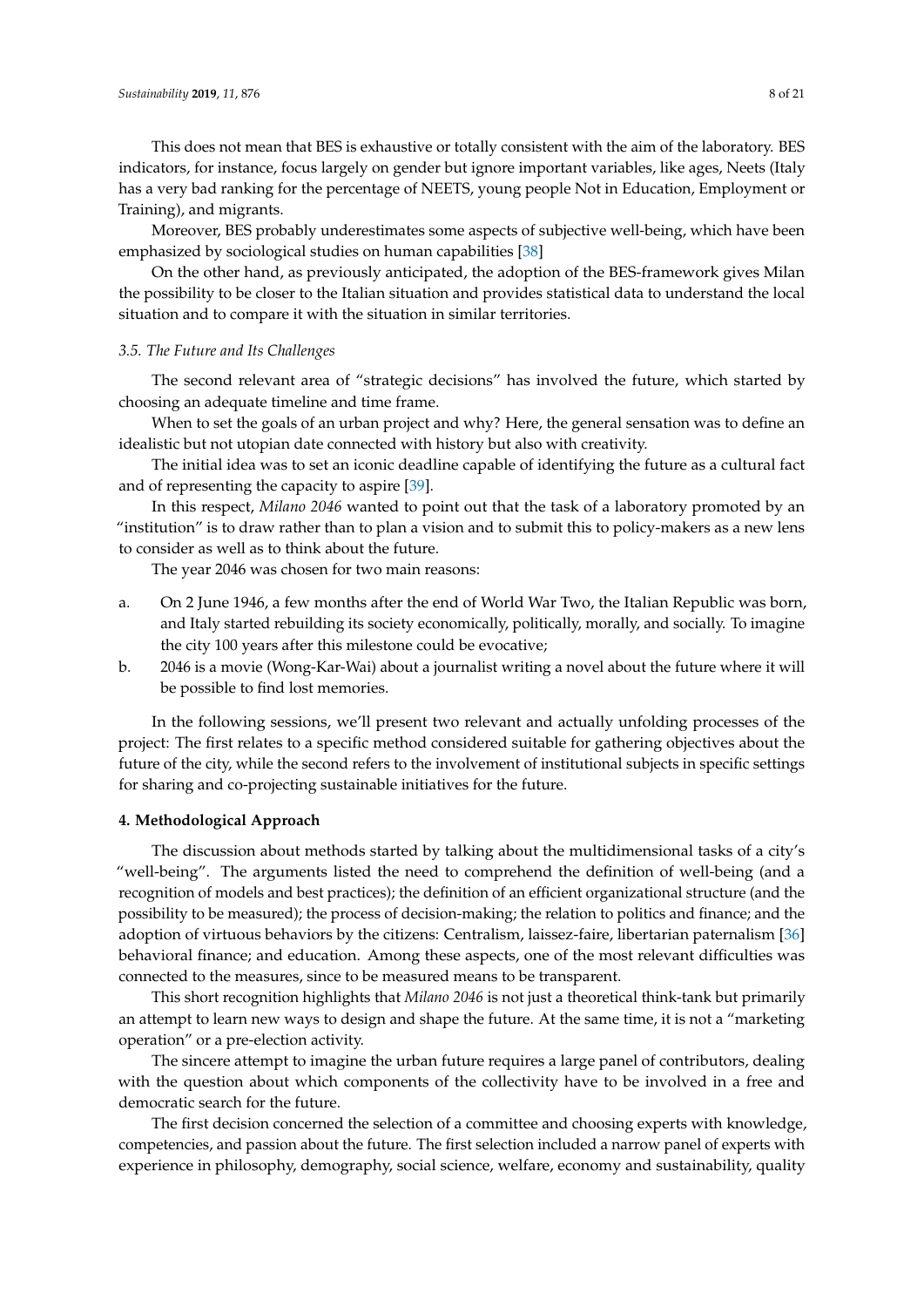process, research and scenario analysis, writing and communication, management of public processes, and procedures.

The committee's participants were contacted and asked to participate voluntarily and to contribute to the setting of goals, methods, activities, and a timetable.

The second decision pertained to identifying the relevant stakeholders. The need was to have a wide representation of rights and interests; therefore, *Milano 2046* contacted the Associations of the Enterprises, the Trade Unions, the Third Sector (Volunteer's Organizations). Another panel comprised the former Mayors who discussed problems they have faced and the ways in which the past defined the present (the present is the future of the past  $\dots$  ).

The first was achieved in June 2017, and it consisted of the creation of a "logo" and the definition of the claim: "*Milano 2046—a laboratory for a common future*" (in Italian, common has a double meaning, because it also identifies a Municipality).

The lab also started an initial recognition of international best practices based on the "long-term" planning, paying attention to Berlin, Stockholm, Paris, Helsinki, Dubai Future Academy, and the fascinating initiative of "Foresight Projects" introduced by the Office for Science of the UK Government. At the same time, any initiative or research had to be conducted in cooperation with the city (and not in the city), had to be open to debate and disagreement, and pushed by the pursuit of the utility of the final users: The citizens.

The Mayor opened the inauguration of the first Committee's meeting to establish the commitment of the local government to the new challenges and strengthen the positioning and significance of a city in the new geopolitical networks.

In this first meeting, the committee made a decision to pay particular attention to cultural aspects and to concentrate the efforts of the urban projects on technology, governance, and mindset.

In July, the first strategic activity was launched: The Policy Delphi (as described in the following section). The aim was to assess the relationship between two dimensions of the cohabitation and progress, specifically well-being and future.

# *4.1. Policy Delphi for "Milano 2046"*

The Policy Delphi research for *Milano 2046* was developed within the *Milano 2046* laboratory. The research was launched in October 2018, and it will end in January 2019. The subsequent months will be devoted to the analysis, synthesis, and dissemination of the results.

The objective of the research is to think, in an innovative and long-term way, about the 12 domains of well-being contained in the Italian Project BES and use them to build a future of well-being in Milan. Many European cities deal with a long-term approach to the future and implementing the BES indicators when utilizing this approach drives innovation.

The research uses the Delphi methodology widely used in social research to gather opinions about an issue/topic using standardized questionnaires.

The Delphi methodology [\[40–](#page-20-2)[47\]](#page-20-3) is an organized method for correlating views and information pertaining to a specific topic, for allowing the panelist to express their personal views, and for assessing diverse viewpoints.

Three different types of Delphi include the classical or traditional, decision-making and policy [\[48\]](#page-20-4), with policy Delphi being the most appropriate for the purpose of this research.

Delphi, since its introduction, has dealt with technical topics and sought consensus among homogeneous groups of experts. The Policy Delphi, on the other hand, seeks to generate the strongest possible opposing views about a major policy issue [\[49\]](#page-20-5). Therefore, the methodology is not intended to replace public administration activities but to precede them. Thus, it helps the decision/policy maker make a well-informed decision on the matter, which is exactly the approach we need for our research.

The purpose of our (Policy) Delphi research is to gather information, long-term visions, and opinions of those who contribute to the long-term development of Milan.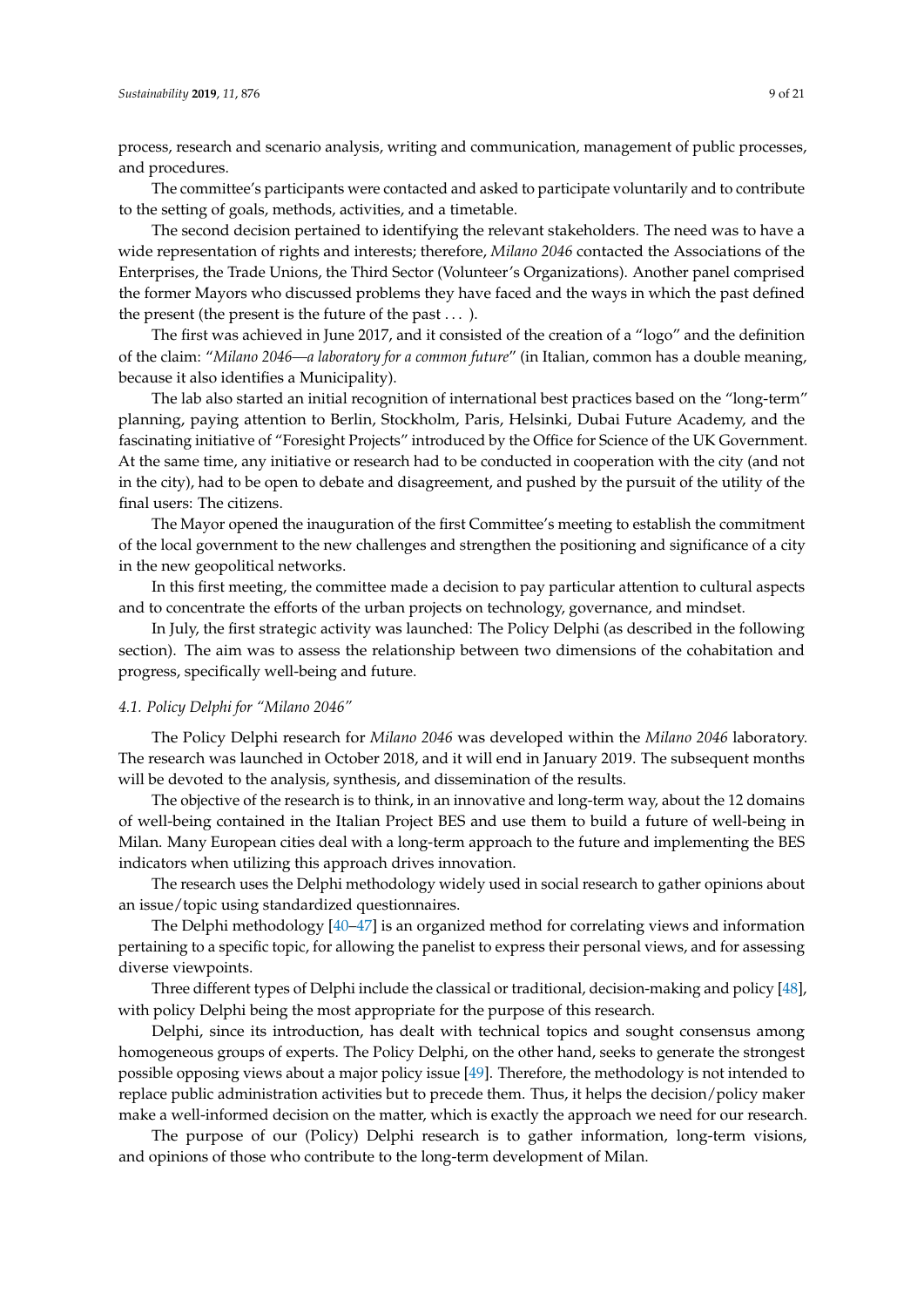Imagining the future means reflecting on the desired situation, in this case, a situation in a remote future and translating it into practical goals. Building the future also means considering potential future shocks, risks, and threats that can make the expected future impracticable.

For this reason, we found it useful to combine research on future objectives for Milan with research on future shocks for each one of the 12 domains of well-being contained in the BES Project.

The first aim of the research is to obtain a local assessment of the priorities for the future of Milan identified by the main protocols in place (BES—Italy, SDGs—United Nations) and of the entity of threats (future shocks) that could hinder the objectives using the WEF Global Risk Report. The second aim is to collect the data on the respondents' new visions and new desirable objectives as well as new risk factors facing the city of Milan. In both cases, the respondents will be asked to express consent or disagreement with the average opinions of the sample. This procedure is applied to all twelve domains of the BES; therefore, the study comprises 12 parallel sub-inquiries: Health, education and training, work, economic wellbeing, social relations, politics and institutions, security, subjective wellbeing, landscape, and cultural heritage, environment, innovation research and creativity, quality of services.

The questionnaires are distributed via an online survey tool. One of the great advantages of the Delphi method, as a tool in policy analysis, is its minimal cost for maximum output. The great amount of data which may be derived and the opportunity to facilitate a discussion among individuals (experts, stakeholders, and community) in the dimension makes this method cost-effective.

The Stages of Delphi Research

The research provides some distinct phases:

- Phase 0: Invitation and engagement of panel of experts
- Phase 1: Exploration of the topic/domain. Each respondent provides additional information that he/she feels is pertinent to the issue.
- Round 1: Reaching an understanding of how the group's perception of the issues (desirability of objectives and riskiness of future shocks for Milan)
- Round 2: Reaching consensus on the desirability of objectives and riskiness of future shocks

The "zero" phase is a propaedeutic step, as during this first important moment, panelists have been invited to take part in the research.

A list of more than four hundred highly selected potential respondents were created from among the most notable local experts in the field and from those who influence the dimension. Invitations to participate in the study were sent to 402 individuals within 12 sub-groups selected based on their experience and competence in the above-mentioned domains. In this step, we described the meaning of their participation, the guarantee of the anonymity of the participants, the expected workload, and the conditions of transparency and awareness.

To gather heterogeneous and complementary perspectives, individuals with diverse visions, experiences, interests, and different views were identified. For this reason, each sub-research involves:

- Experts (University lecturers, professionals in the field, researchers/scholars/writers/specialized journalists)
- Stakeholders (representatives of a private organization involved in the domain)
- Community (individuals from the community not belonging to the previous categories, with a focus on young people in suburbs)

The first phase of the Delphi research began by sending out questionnaire 1, which contained open qualitative questions aimed at identifying different objectives and future shocks envisioned for Milan. In this phase, the theme was framed and a general picture of the research question was drawn in order to outline a future direction and identify a new list of desired future objectives and future shocks for Milan, which will form the basis of the subsequent phases.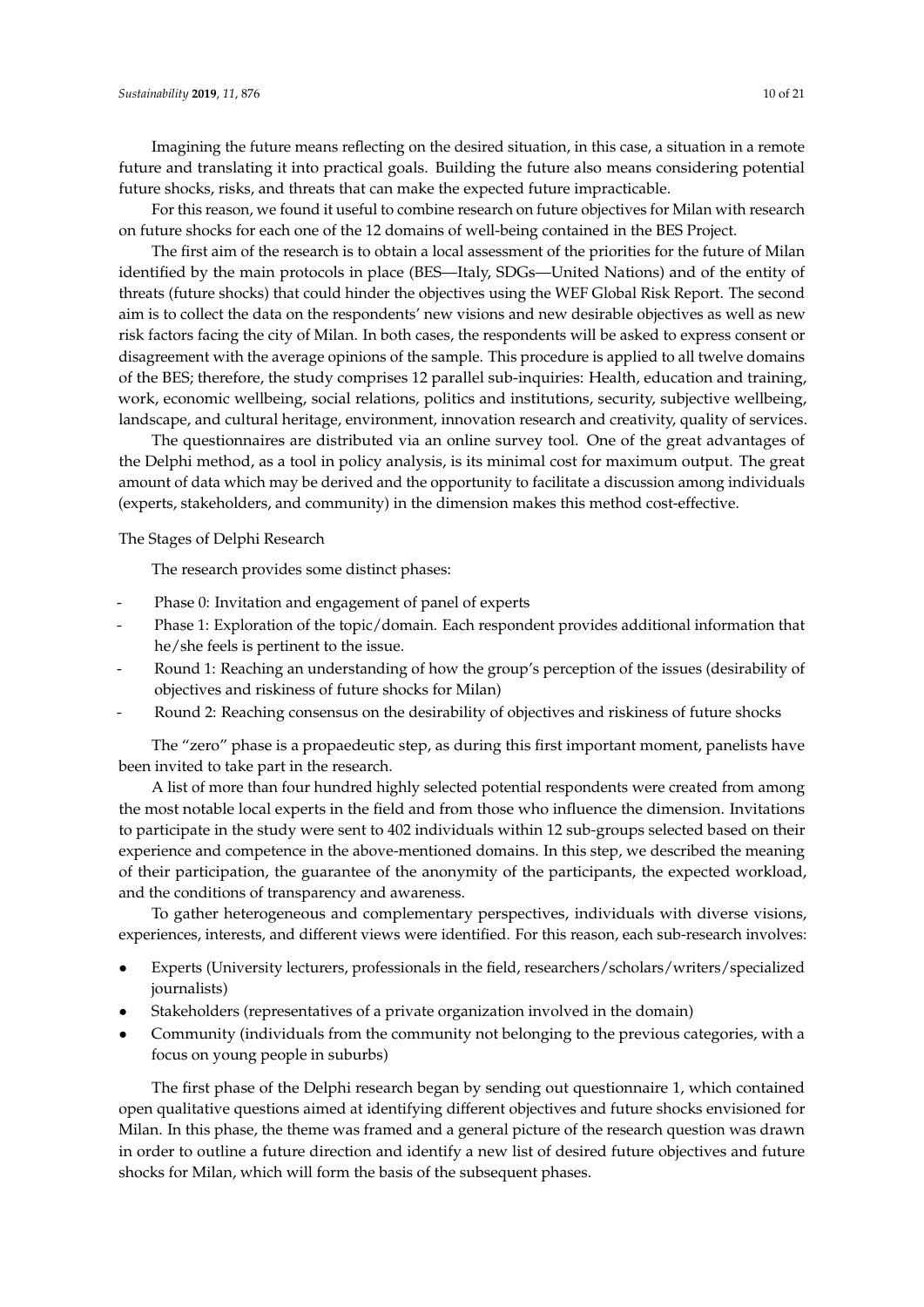To prevent the respondents from starting from a blank sheet, as mentioned above, we decided to present some of the future objectives included in the BES/SDGs domains (United Nations Sustainable Development Goals) and future shocks included in the 2017 Global Risks Report of the World Economic Forum / Cambridge Global Risk Outlook 2017.

The first questionnaire ended with an open question about the future of Milan in relation to the dimension investigated.

#### *Questionnaire 1 Objectives Q1 Which objectives should be at the center of long-term local policies of Milan? Paying attention to the inequalities (gender, class, age, origin, and the center-periphery dynamics, etc.), we invite you to indicate up to 3 objectives, different from those suggested above, which you deem worthy of attention for the future of Milan. Future Shocks Q2 From your point of view, what are the main future shocks that, in the coming years, could hinder the achievement of the indicated objectives? Based on your knowledge, experience, and opinions, please indicate 3 future risks that you consider worthy of attention and necessary to consider. Vision from the future Q3 How do you imagine "health/work/environment* . . . *" in Milan in 2046?*

The first analysis of the answers was conducted and consisted in the identification of similar questions, that could be aggregated, and in the creation of an exhaustive but at the same time a limited list of objectives and future shocks. The analysis of the answers of questionnaire 1 carried out by the research team led to the construction of questionnaire 2.

During the second round, the participants had to complete two separate assignments.

The first assignment required the participants to classify the objectives contained in the BES/SDGS, focusing on the priorities for Milan, and to classify the future shocks included in the WEF Global Report Risk, focusing on the threats for the future of Milan.

Finally, the list of new objectives and future shocks suggested during the previous phase is proposed to the sample. The respondents had to assess the desirability of each new objective and assess the riskiness of each future shock on a 5-point Likert-scale (from 1 to 5) and explain the motivations for their choice if desired. The analysis of the answers of the questionnaire 2 is now ongoing, and the opinions expressed by the participants have been describing through statistical summaries (average, mode, interquartile range, standard deviation). We will examine the central tendencies towards which the answers of the panel are oriented along with their distance from the average and the interval.

| Questionnaire 2 |  |
|-----------------|--|
|-----------------|--|

| Objectives (BES/SDGS)           | Q1             | Please classify the objectives included in BES and SDGS and proposed in the<br>previous phase, considering the effective possibility of being implemented by<br>the public administration of Milan. |
|---------------------------------|----------------|-----------------------------------------------------------------------------------------------------------------------------------------------------------------------------------------------------|
|                                 |                | Please classify the future shocks included in the Global Risk Report and                                                                                                                            |
| <b>Future Shocks (BES/SDGS)</b> | Q <sub>2</sub> | proposed in the previous phase, considering the effective riskiness for the future<br>of Milan.                                                                                                     |
|                                 |                | Please assign a score from 1 (minimum) to 5 (maximum) on the "desirability"                                                                                                                         |
| List of new future objectives   | Q3             | of each new objective. We remind you that your assessment must refer to the<br>city of Milan.                                                                                                       |
|                                 |                | We ask you to assign a score from 1 (minimum) to 5 (maximum) on the                                                                                                                                 |
| List of the new future shocks   | O4             | "riskiness" of each new risk. We remind you that your assessment must refer to<br>the city of Milan.                                                                                                |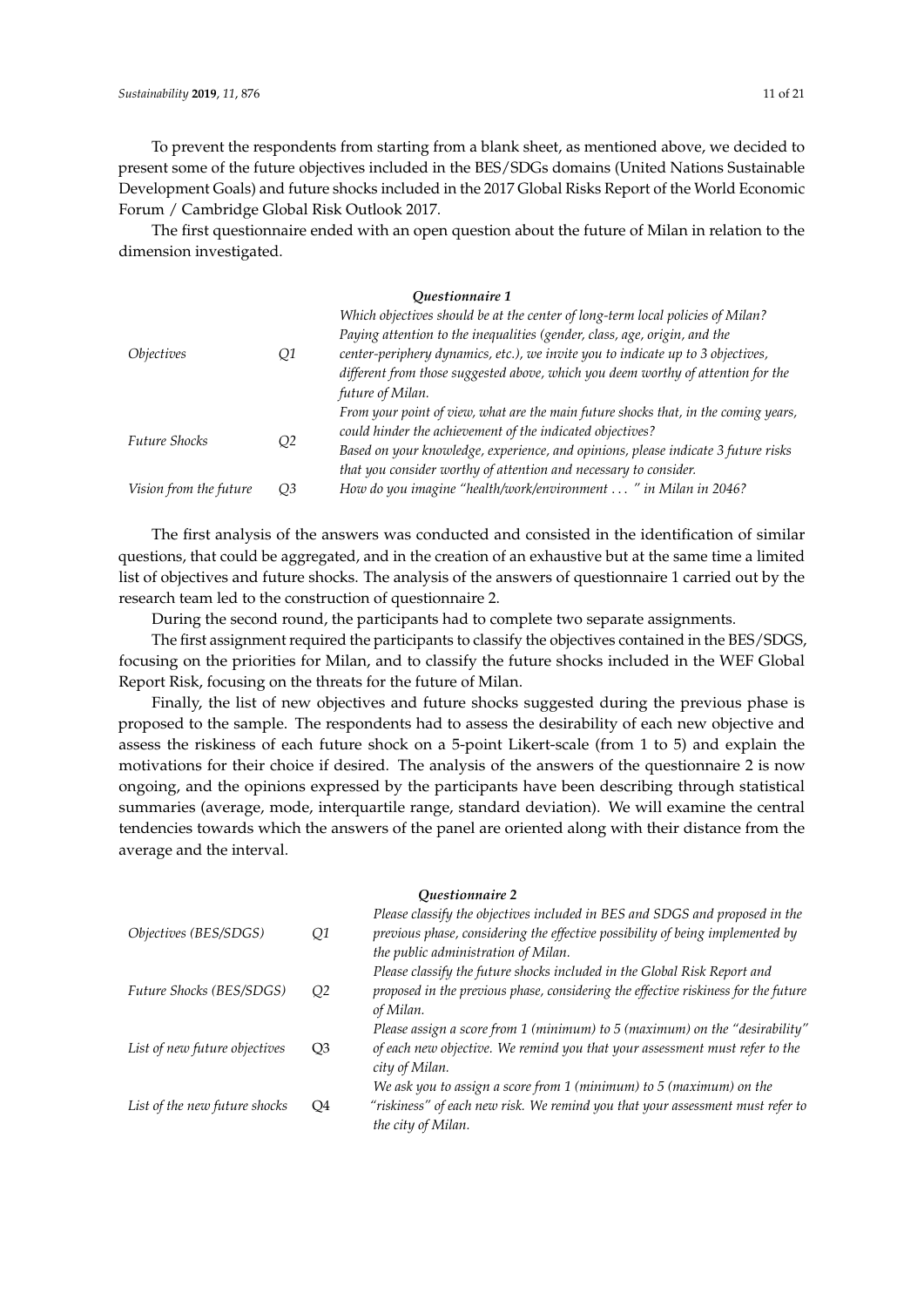The outcome of Round 1 is a new questionnaire (number 3) that has been submitted to the same sample during Round 2 for a consensus evaluation.

Questionnaire 2 requires a new assessment of the desirability of objectives and riskiness of future shocks. In this round, the interquartile range for each item is highlighted. The interquartile range is the difference between the first quartile (25th percentile) and the third quartile (75th percentile) of an ordered range of data. It contains the middle 50 percent of the distribution (panelists' evaluations) and is unaffected by extreme values. We use the interquartile range because it is a valid approach to stimulate a convergence between respondents' evaluations.

Considering the interquartile range, during the last round, we asked the panelists to think again about the desirability of the objectives and the riskiness of the future shocks and to assign a new score to each item.

This round gives the respondents an opportunity to re-evaluate their scores after reviewing their initial scores and comments from their fellow participants. Everyone will be able to reflect on how the other participants evaluate the topic. All those who deem it appropriate to assign a score outside the highlighted interquartile range will, therefore, be invited to explain their motivation anonymously in a written form.

#### *Questionnaire 3*

| <i>Objectives</i>          |    | For each objective identified in the first phase, the interval containing half of the<br>evaluations expressed by the research participants (sample) is highlighted. Based on                                                                                                                                                                                                                                                                                                          |  |
|----------------------------|----|----------------------------------------------------------------------------------------------------------------------------------------------------------------------------------------------------------------------------------------------------------------------------------------------------------------------------------------------------------------------------------------------------------------------------------------------------------------------------------------|--|
|                            | Q1 | this information, and always keeping the future of the city of Milan in focus, we ask<br>you again to indicate a score on the desirability of the objective that goes from 1                                                                                                                                                                                                                                                                                                           |  |
|                            |    | (minimum) to 5 (maximum). If you do not agree with the assessments highlighted,<br>we ask you to express your thoughts.                                                                                                                                                                                                                                                                                                                                                                |  |
| <b>Future Shocks</b><br>Q2 |    | For each future shock identified in the first phase, the interval containing half of the<br>evaluations expressed in the previous round by the participants in the research is<br>highlighted. Based on this information, and always keeping the future of the city of<br>Milan in focus, we ask you to express again on the "riskiness" that goes from 1<br>(minimum) to 5 (maximum). If you do not agree with the average panel evaluations,<br>we ask you to express your thoughts. |  |

The research ends with the list of objectives (BES, SDGs) and risks (Global Risk Report) classified according to the priority for the city of Milan and with a list of new objectives (classified following a desirability scale) and new future shocks (classified following a scale of risk) for each BES domain. In addition, further reflections will be provided based on descriptive and frequency statistics (for example, mean, mode, median, and standard deviation, among others, as mentioned previously).

The results of the research will be made available to citizens to fuel the debate and to provide the public policy with further interpretation and reflection. This "feedback" makes the research close to the end users who could also express their opinions in terms of priority and importance. The "decision makers" will, therefore, have a statistical representation of the thoughts and outcomes by the end users. In summary, at the end of the research, we expect to deliver to the Municipal Council:

• A set of objectives (from BES/SDGs) and future shocks (from Global Risk Report) in order of the priority and riskiness for the future of Milan

- A set of new desirable objectives for the design of the future city /cities. These objectives could serve as an agenda that could be shared with and submitted to other cities
- A prioritized list of future shocks that could threaten objectives
- A new way of describing and interpreting sustainability (dimensions of well-being) realized with experts, stakeholders, that can help to develop future initiatives and policies
- A final report with all the results will be the basis for further research
- Acquisition of cultural and planning leadership in terms of urban sustainability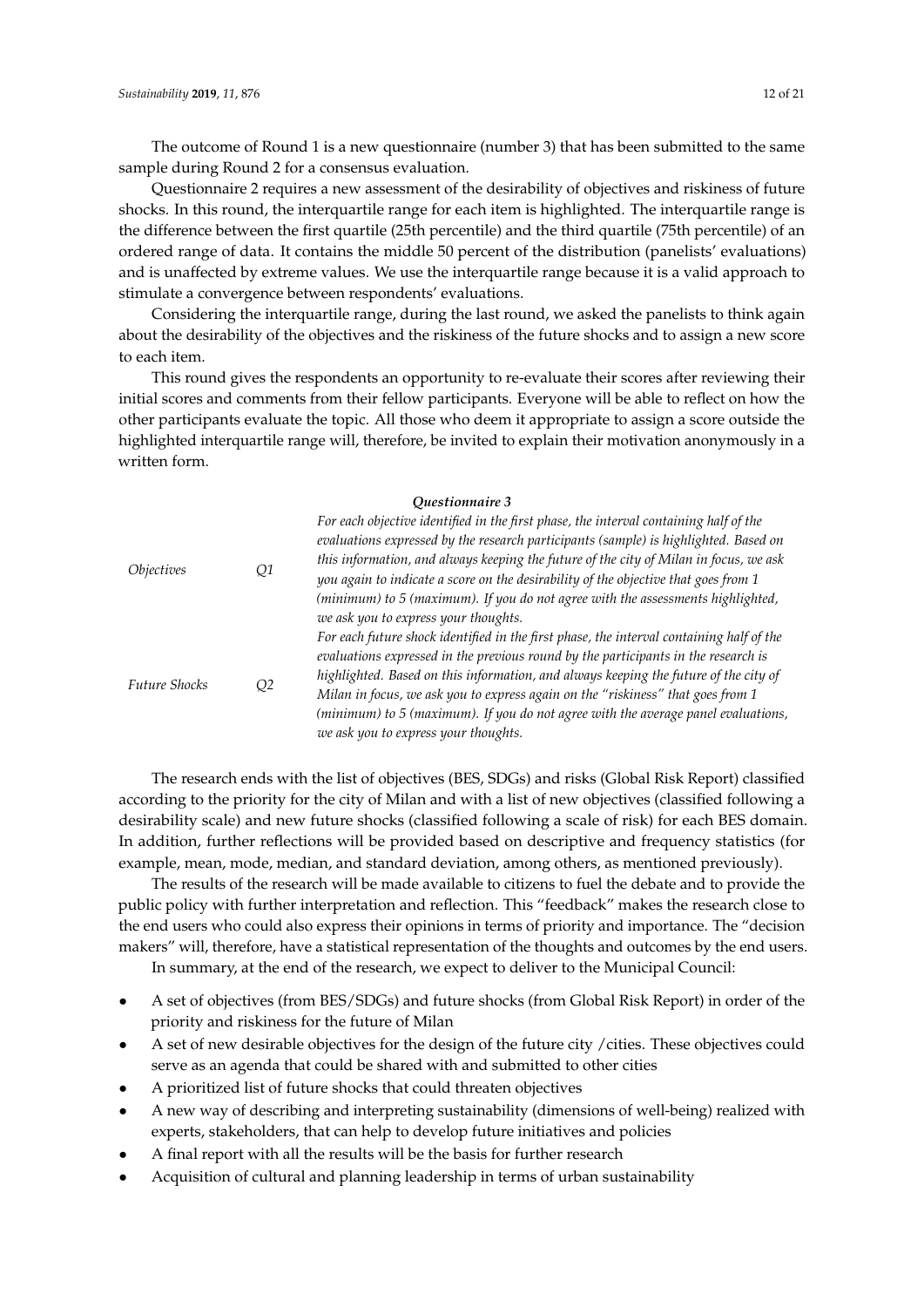- "Re-installation" of the future within the overall planning of public administration policy
- Knowledge and skills that are useful for the creation of a permanent laboratory on the future based on models of the professional design of citizens' well-being powered by consistent data and networks of relationships.

#### *4.2. Involving Collective Subjects in the Generation of Ideas*

The second aim of the *Milano 2046* is to involve different collective and institutional subjects in order to identify a wide representation of rights and interests connected to the future of the city. To achieve this aim, different meetings were organized to involve the various stakeholders, specifically, the former mayors of the city, representatives of the third sector, delegates of the main universities in the city, and representatives of the unions.

The objectives of the meetings were to (1) present the intents and scope of the Lab *Milano 2046*, (2) investigate the most important issues related to sustainability and the future of the city from the perception of the subjects involved, and (3) investigate the possibility to develop projects that can respond to the needs and objectives of both parties.

All meetings were organized in the same setting and with the same structure. Three main steps included the presentation of the history, motives for and aims of *Milano 2046* in the first phase; in the second phase, an open discussion in which the participants were asked to express and explain their ideas about the significance and prospects of *Milano 2046*; in the third phase, summary of the key aspects necessary to develop co-constructed projects that can create shared value.

The meetings were audio recorded and transcribed. The analysis of the transcriptions allowed us to identify contents and themes related to the sustainable future of the city that were considered significant from the perspective of the participants. Furthermore, the discourses highlight the resources that the participants identified as necessary for developing shared projects and initiatives.

The Table below provides a summary of contents and resources (Table [1\)](#page-13-0).

It is important to mention some challenges that emerged from the discussions with different participants. The first one is connected to the strong expectations of the participants to receive precise directions and proposals of collaboration. At the conclusion of the first phase of the meeting (presentation of the history, motives, and objectives of *Milano 2046*), the participants wanted to know what actions and tasks we had identified and expected them to complete. In this sense, we found some disorientation and resistance towards a form of dialogue that we interpreted based on the co-construction and identification of shared needs and interests. The second one is related to the difficulty in integrating the various positions transversally. In some way, it was easier to find a connection between the *Milano 2046* and each interlocutor while it was particularly challenging to find a transversal way to promote collaboration among all the parties involved. For this reason, we decided to organize other meetings individually with each participant to share with them the significant issues that emerged during the first meeting and to connect these with their individual interests. In the following paragraph, we describe the projects that emerged from the following dialogue with the representatives of each University.

|  | Table 1. Stakeholder generative map. |  |  |
|--|--------------------------------------|--|--|
|--|--------------------------------------|--|--|

| <b>Subjects</b><br>Involved | <b>Key Elements</b>                                                                                                                                                             | <b>Resources</b>                                                  | Ouotes                                                                                                                                                                                                                                                                                                                              |
|-----------------------------|---------------------------------------------------------------------------------------------------------------------------------------------------------------------------------|-------------------------------------------------------------------|-------------------------------------------------------------------------------------------------------------------------------------------------------------------------------------------------------------------------------------------------------------------------------------------------------------------------------------|
| Unions                      | 1. Transformations and<br>future of work (new<br>professions, opportunities,<br>and risks of unemployment<br>and underemployment)<br>2. Inequalities in the<br>education system | Already activated<br>projects in the territory<br><b>Networks</b> | "the idea to open the project to<br>different stakeholders is<br>important also because the<br>various subjects involved can<br>help to make the ideas into action<br>by connecting the strategies<br>identified for Milano 2046 with<br>already existent projects of for<br>example organizations that our<br>inside our networks" |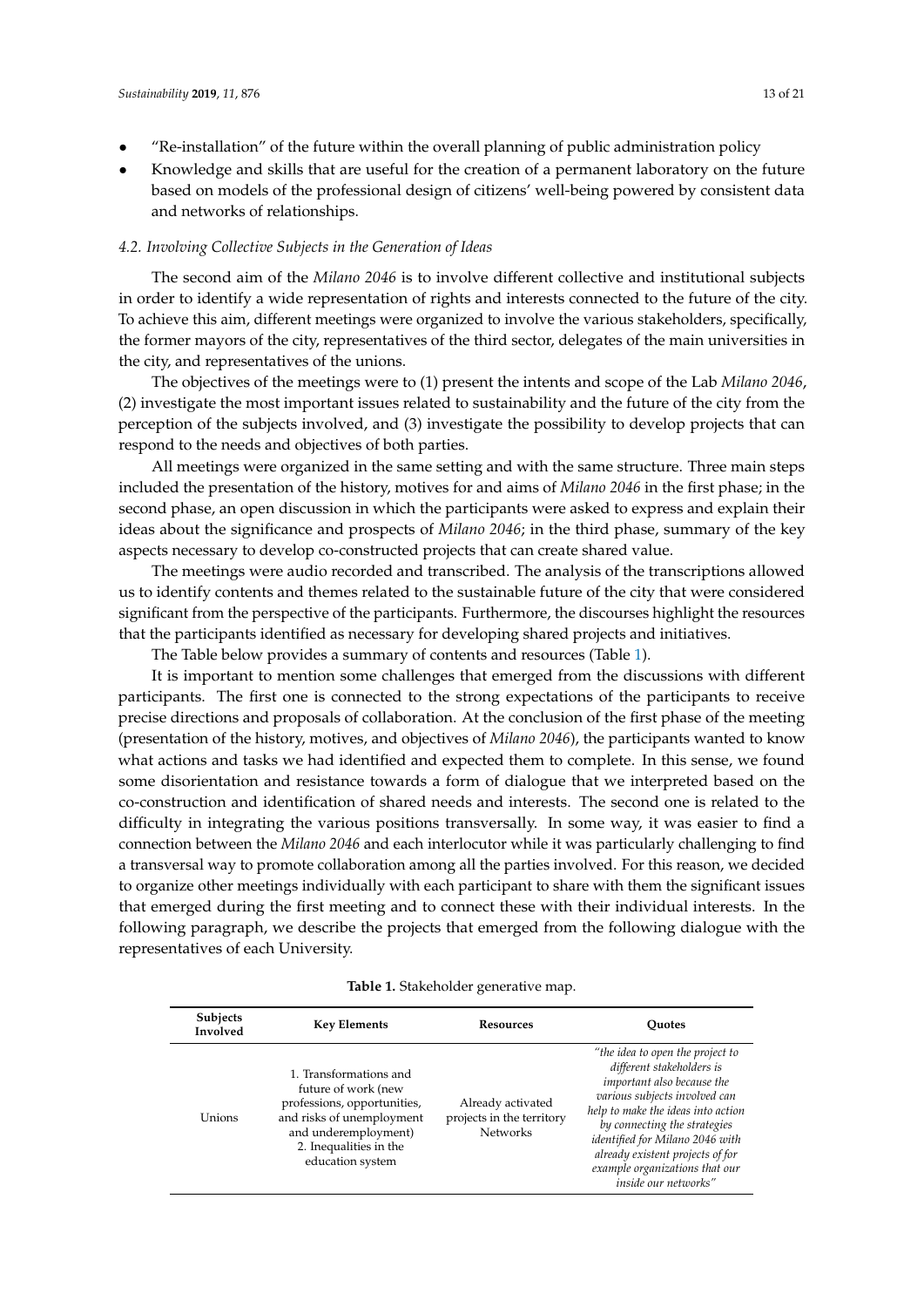<span id="page-13-0"></span>

| Subjects<br>Involved          | <b>Key Elements</b>                                                                                                                                                                                                                                                                                                                                                                                                                                                                                                                                                       | <b>Resources</b>                                                                                         | Quotes                                                                                                                                                                                                                                                                                                                                                                                        |
|-------------------------------|---------------------------------------------------------------------------------------------------------------------------------------------------------------------------------------------------------------------------------------------------------------------------------------------------------------------------------------------------------------------------------------------------------------------------------------------------------------------------------------------------------------------------------------------------------------------------|----------------------------------------------------------------------------------------------------------|-----------------------------------------------------------------------------------------------------------------------------------------------------------------------------------------------------------------------------------------------------------------------------------------------------------------------------------------------------------------------------------------------|
| Previous<br>Mayors            | Strategies for the PA in the<br>implementation of policies<br>oriented to the future.<br>In particular:<br>1. Promote collaboration and<br>sharing of the best practices<br>between different areas of<br>the city for the<br>implementation of actions<br>and projects based on<br>sustainability.<br>2. Listen to the citizens'<br>needs and the<br>co-construction of policies<br>with them (e.g., participatory<br>budgeting).<br>3. Interpreting the role of<br>politics as based on the<br>collaboration and<br>competition between<br>different political parties. | Previous policies                                                                                        | "Listening of people must be<br>accompanied by a challenge<br>between the zones: During the<br>mandate, a premium program<br>was activated for the areas with<br>the highest share of separate<br>collection"                                                                                                                                                                                 |
| Universities                  | 1. Innovation and the effect<br>of technologies.<br>2. Distribution of well-being<br>and inequality between<br>different groups of people<br>and areas of the city.<br>3. Environment<br>(improvement of green)<br>areas).<br>4. Immigration (analysis of<br>the characteristics of the<br>current phenomenon of<br>immigration and the<br>possible consequences).                                                                                                                                                                                                        | Young students<br>Multi-disciplinarity                                                                   | "We work with and for the<br>protagonist of the future, the<br>young generation. It is important<br>to work with them if we want to<br>think about the future of the city";<br>uve can create added value from"<br>the integration of the different<br>perspectives. For example, in our<br>university, a multidisciplinary<br>research group is working on the<br>future of our university." |
| Voluntary<br>/Tertiary sector | 1. Inequality between<br>groups of people and areas.<br>2. Difficulty to access<br>services in the territory for<br>all the people categories<br>3. Citizens social support as<br>a way to respond to their<br>own needs (e.g., social<br>streets).                                                                                                                                                                                                                                                                                                                       | Already activated<br>projects in the territory<br>Relationship with and<br>between groups of<br>citizens | "Milan is one of the cities with<br>most social streets in the world,<br>but it is important to find ways to<br>look beyond the neighborhood.<br>What is needed is to take a look at<br>the entire city to construct a<br>social city."                                                                                                                                                       |

**Table 1.** *Cont.*

A Focus on the Involvement of the Universities: Towards Collaborative Projects

The first meetings identified possible initiatives that could be developed to promote a sustainable city. Through several meetings conducted separately with each university, we identified two different projects that could be developed together.

The first project related to the "production of knowledge" is called "*young researchers*." The project involves the creation of a transdisciplinary research group of students from different universities who are doing their master thesis or PhD thesis.

The research group is dedicated to the deeper understanding of issues connected to the theme of sustainability and the future of the cities and related to the 12 dimensions of the BES presented previously. The aim is to understand the complexity of the topic of sustainability and the future of cities using different approaches. Each university is asked to select 2 or 3 students who are interested in approaching the topic from a specific perspective (e.g., health and new technologies, unemployment and industry 4.0, educational segregation, and the like).

In this sense, the research group comprises two to three students from each university who contribute to the research project with specific perspectives.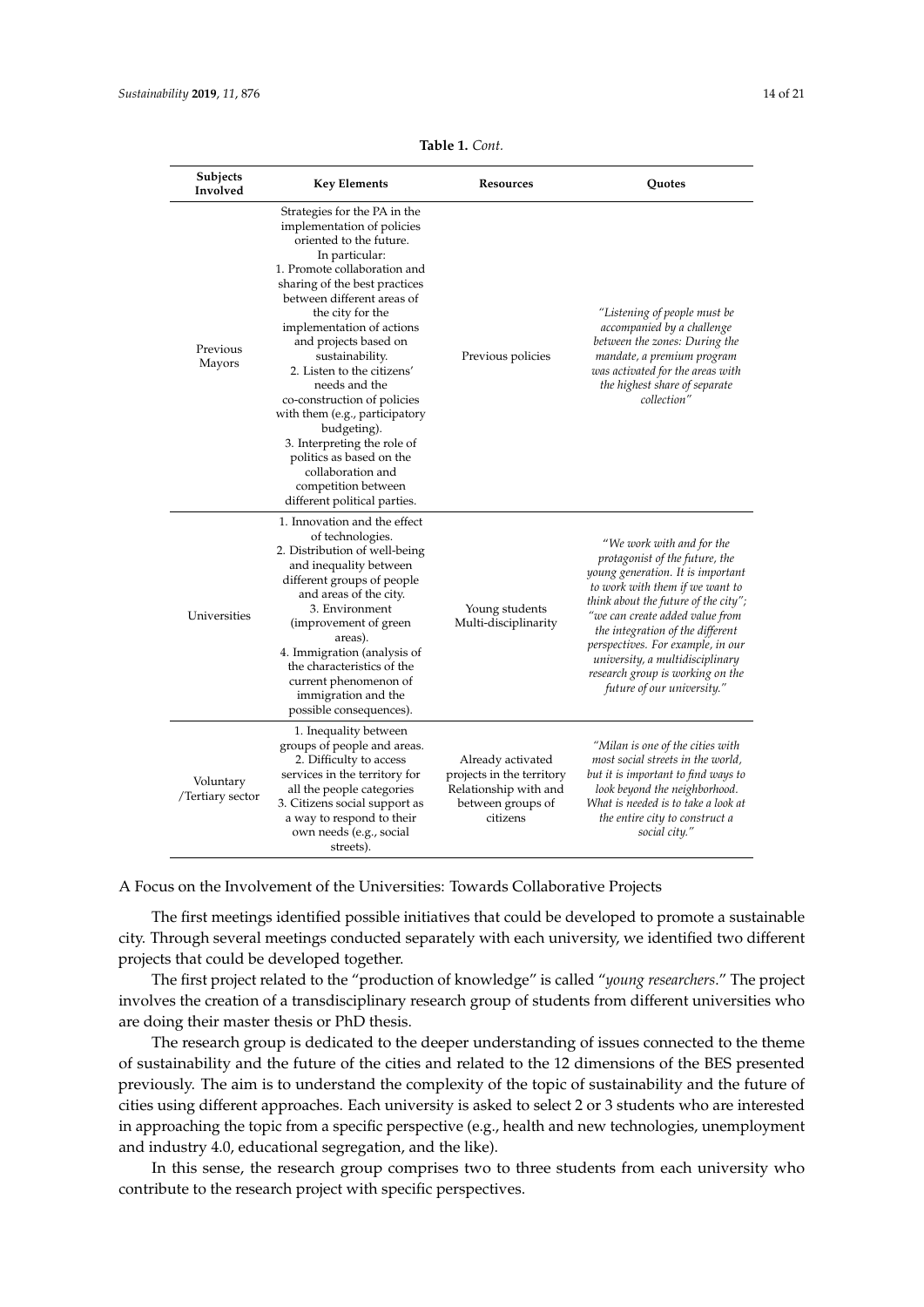The group is coordinated by representatives of *Milano 2046* and selected tutors from the universities (professors or senior researchers) who are asked to organize periodic meetings with the young researchers to connect them with different perspectives and to integrate the theoretical aspect with the practical one (the implementation of public policies by the PA). In addition, the intention is to present the results of the research group to the public through a public event open to the citizens and collect the feedbacks and comments on the issues addressed.

The second project aims to "share knowledge" about the issues of sustainability and the future of cities. In this regard, the initiative is to implement a summer school co-constructed by *Milano 2046* and the universities. The summer school is intended for multiple subjects: Public administrators, university professors, PhD candidates, and members of organizations and associations that deal with local policies.

The various aims of the schools are connected to three main areas:

- 1. "*Knowing what*" (information): Share the basic knowledge necessary to understand the concepts related to sustainable development in a systemic and integrated way;
- 2. "*Knowing how to do*" (competencies and skills): Develop the skills necessary to understand, tackle, and plan the future (research, mapping of the present, predicting and planning, simulation methods, scenario evaluation, tests, etc.);
- 3. *"Knowing how to be"* (attitudes, values): Reflect on the philosophical, psychological, anthropological, and ethical themes that stimulate the attitude towards the common good and sustainability as lenses through which we should look at the world and reflect upon issues pertaining to freedom, justice, and equity.

To support the co-construction of the project, the summer school is coordinated by a scientific committee consisting of representatives of *Milano 2046* and representatives of the Universities. The committee is responsible for elaborating on and approving the program (syllabus) and methodology of the school; identifying the teachers for lectures; supporting the school through communication activities in its area of reference; and validating the criteria for selecting candidates.

The two initiatives described are in the phase of planning, and the LabMilano2046 will launch the two projects in the upcoming months in 2019 with an aim to deeper understanding and developing the results collected with the Delphi survey.

## **5. Discussion**

The complex process of involvement of different subjects previously described has been successful with a number of participants and interests.

Sixty-three percent of an identified sample of 395 citizens, 249 people—166 male (66%), 83 female (33%) agreed to participate in a Delphi research and took part in the first phase of the research (questionnaire 1). Of the citizens involved with the first step 222 (89%) participated in the compilation of the second questionnaire (see Table [2\)](#page-15-0).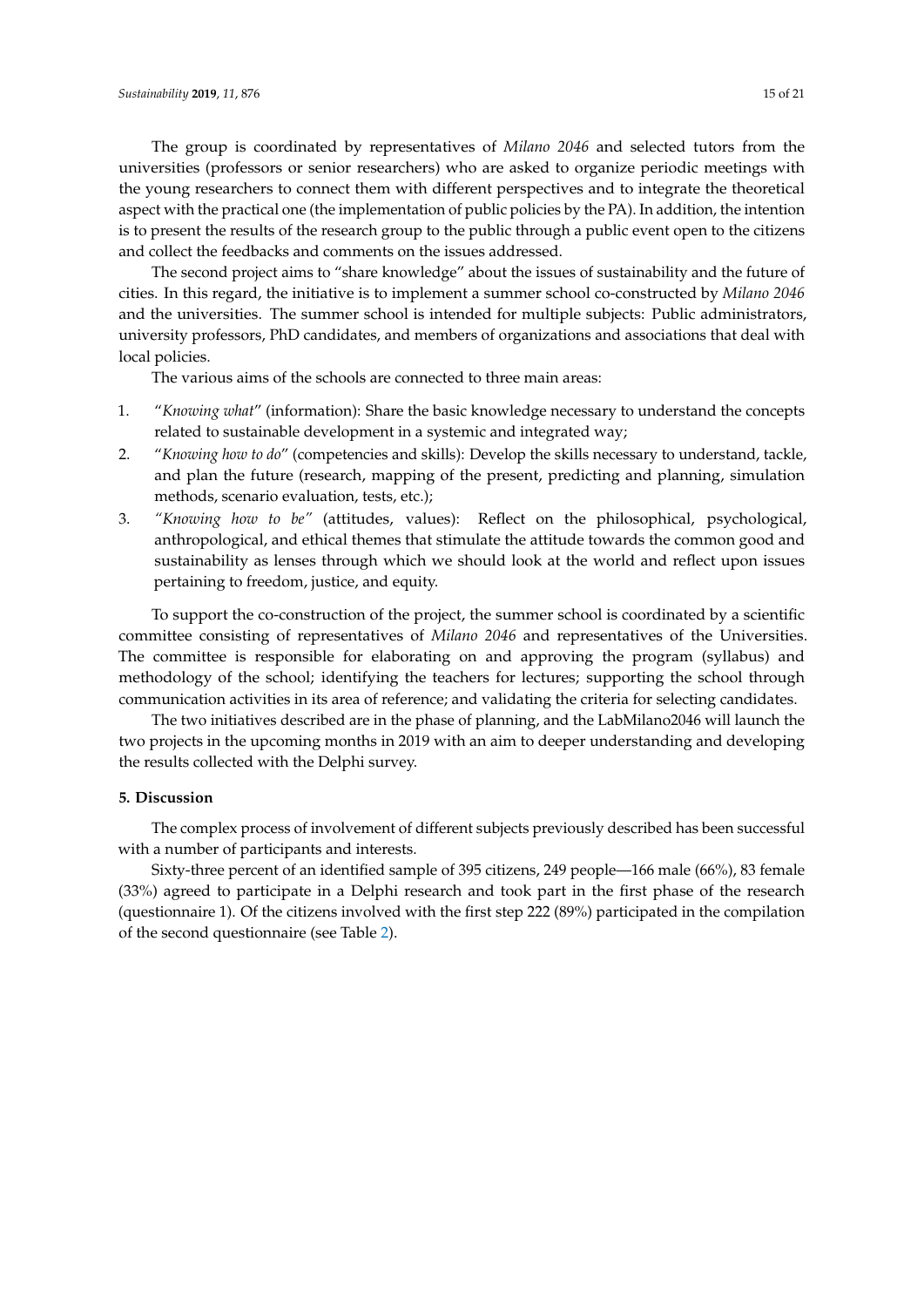<span id="page-15-0"></span>

| Citizens Involved (Questionnaire 1) | Citizens Involved (Questionnaire 2) |
|-------------------------------------|-------------------------------------|
| 25                                  | 20                                  |
| 18                                  | 16                                  |
| 19                                  | 16                                  |
| 29                                  | 24                                  |
| 30                                  | 27                                  |
| 13                                  | 12                                  |
| 15                                  | 14                                  |
| 27                                  | 24                                  |
| 21                                  | 19                                  |
| 17                                  | 17                                  |
|                                     | 13                                  |
|                                     |                                     |
| 21                                  | 19                                  |
| 249                                 | 221                                 |
|                                     | 14                                  |

**Table 2.** Participation rate.

In the first questionnaire, people were asked to indicate up to three objectives and risks, and almost all the subjects decided to provide the maximum of the answers they had at their disposal.

<span id="page-15-1"></span>Thus it was possible to collect a large amount of qualitative data for the research team to analyse and synthesize. The analysis identified of a total of 343 future objectives and 329 risks, divided as presented in Table [3.](#page-15-1)

| <b>BES</b>                             | <b>Objectives</b> | <b>Risks</b> |
|----------------------------------------|-------------------|--------------|
| 01-Health                              | 31                | 30           |
| 02—Education and Training              | 25                | 32           |
| 03-Work                                | 25                | 31           |
| 04—Economic Wellbeing                  | 31                | 29           |
| 05-Social relations                    | 34                | 30           |
| 06—Politics and Institutions           | 8                 | 12           |
| 07—Security                            | 29                | 25           |
| 08-Subjective wellbeing                | 33                | 40           |
| 09—Landscape and Cultural heritage     | 34                | 28           |
| 10-Environment                         | 25                | 19           |
| 11—Innovation, Research and Creativity | 31                | 25           |
| 12-Quality of services                 | 37                | 28           |
| Total                                  | 343               | 329          |

**Table 3.** Number of objectives and risks identified.

In the same line, we registered a high level of participation for the collective concerns of the subjects. In particular, we realized a table of discussion with representatives of 13 organizations in the third sector (of 19 invited), seven previous majors (of 9 invited), representatives of five trade unions (of 5 invited) and representatives of all the main universities in the city (8 of 8 invited). In addition, all the universities decided to take part actively in the scientific committee of the projects previously described.

#### *5.1. Implications for Citizens, Policy-Makers, and Societies*

The process activated has been successful in its aims to involve citizens and collective subjects in the processes of knowledge sharing through a dialogical approach that can help to identify problems and develop strategies for dealing with complexities.

This approach has produced implications at various levels.

First of all, the citizens who were involved in the study, as they expressed by email, feel engaged, involved, and authors in the process of decision making. This, of course, maximized the amount of information and knowledge collected, thus constituting a stronger basis for the policies that will be implemented.

On the other hand, the involvement of numerous citizens and subjects increases the responsibility of policy makers, as they are expected to address issues of common interest for the construction of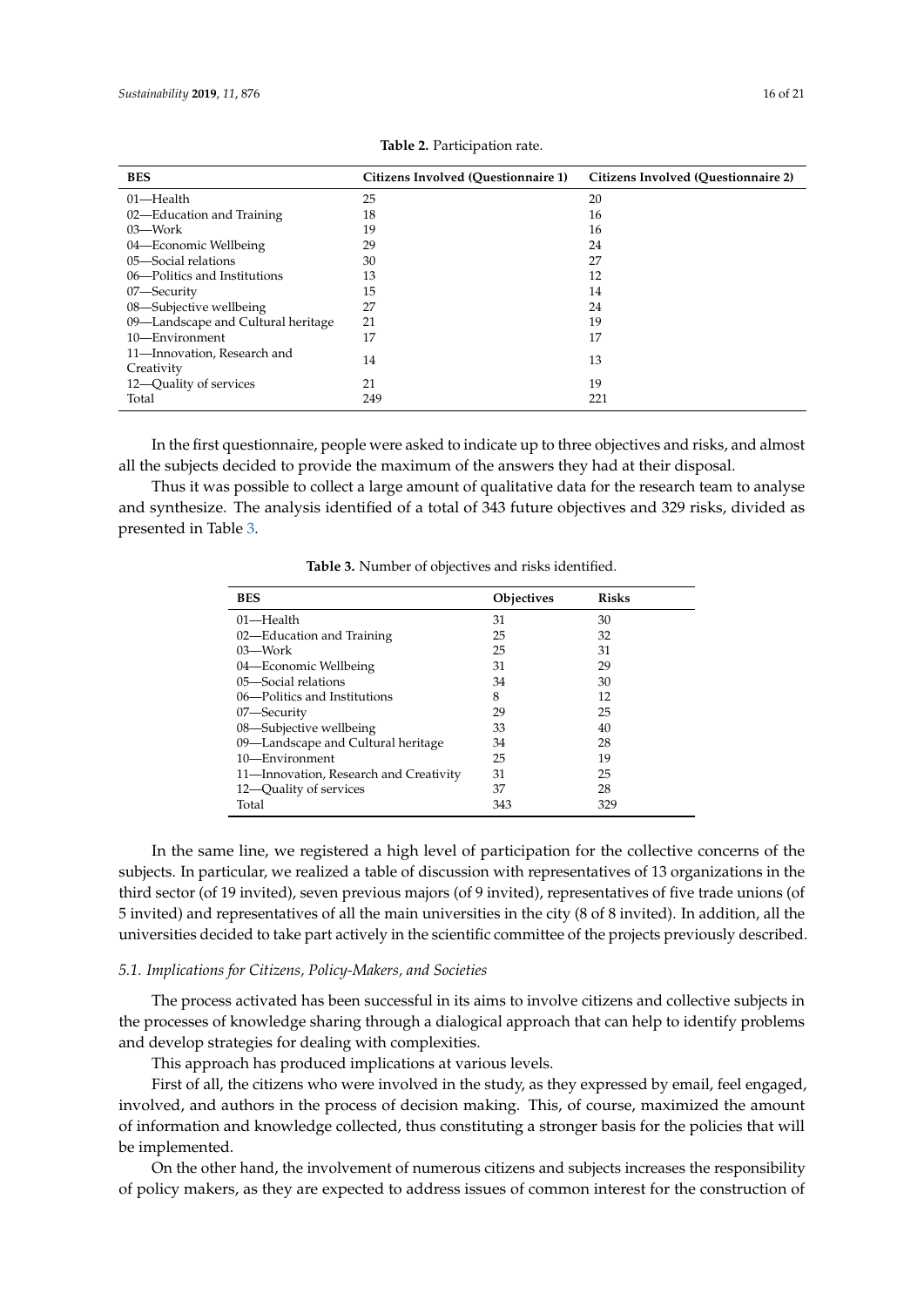the future of the city and to include the various perspectives presented and underlined by the people involved. The higher the quality of the process activated, the more relevant and challenging the responsibility to realize and translate into practice the suggestions received.

Another important implication of the adopted approach is the importance of accomplishing a collaborative and transdisciplinary perspective in the identification of the issues to be addressed and in the development and implementation of projects and actions. This implication clearly emerged in particular with the involvement of the collective subjects. The challenge in this case, is that of developing solutions to the issues identified, not only by putting together in a mechanistic way the diversity of knowledge provided by the subjects but also by generating new knowledge different from what could have been produced by any one subject working alone.

The Milano 2046 project is actually unfolding. Some considerations and comments can be provided in relation to the methodology adopted in the project and to answer the research questions addressed in the paper.

Referring to the first question related to the development of processes of sharing and knowing, we can highlight the huge connection between the approach of the project and the literature on multi-stakeholdership, sustainability, and social participation. Specifically, some scholars [\[10](#page-18-10)[,50\]](#page-20-6) claimed for sharing as brokering meanings among the experts, that means the possibility to arrange or mediate an agreement between different institutional and organizational subjects. Three brokering practices are described: *Connecting, grafting, and dealing*. The first concerns creating the condition for a reciprocal communication among different experts; the second relies on detecting different interpretations and interests and on the need to insert them (uploading) in a common infrastructure to be commonly discussed and clarified; and the third is about creating possible new way to cope with specific problems, perceived as common and related to the joint filed of interest.

The above-described Delphi methodology is in line with the multi-stakeholder's approach, as it follows the structured phases and steps to achieve common meanings and shared fine-tuning convergent issues. It can also prevent and possibly avoid two risks that are always at stake in pluralistic contexts characterized by diffuse power, divergent objectives, and knowledge-based work processes: The dilution of initiative and the inflationary consensus [\[51\]](#page-20-7). The former is concerned with the multiple organizational and institutional layers that have to be crossed, negotiated, and managed to achieve common and convergent interpretations. Due to the articulated structure of the knowledge-gathering process, the Delphi approach reduces the length of time necessary to cross the multiple levels of the meaning's negotiation, overcoming the physiological *inertia* related to the matching of different and often polarized representations. The latter refers to the need to ensure the involvement of all the committed actors due to the different influence of multiple stakeholders on determining orientations and meanings. Additionally, in this case, the Delphi phases allow a structural involvement of all participating stakeholders.

Moreover, institutional dialogue with different collective subjects provides relevant opportunities for situated and collective actions, generating a progressive accomplishment of acts of knowing [\[11\]](#page-18-9). This facilitates the creation of forms of collective learning in situ [\[9,](#page-18-8)[12\]](#page-19-0) and allows for the identification of local contingencies and contextualized criticalities and situations. The meetings and stakeholder map can enhance social processes of knowledge creation and sense-making [\[52\]](#page-20-8), while considering different cultures, knowledge systems, mental models, and languages. Thinking about the project of the summer school and its main contents, we can also acknowledge the different components of an integrated view of sustainability: Personal (competencies and skills), social (shared attitudes and values) and organizational (related to knowledge circulation and improving integration among different collective subjects).

In relation to the second research question concerning suitable conditions for a stakeholder engagement in a sustainable urban future, we can underline the ability of the process owners of the project to provide and shape an inter-organizational partnership as an important system of engagement. The complex and pluralistic context utilized in *Milano 2046* project can be associated with *scenario*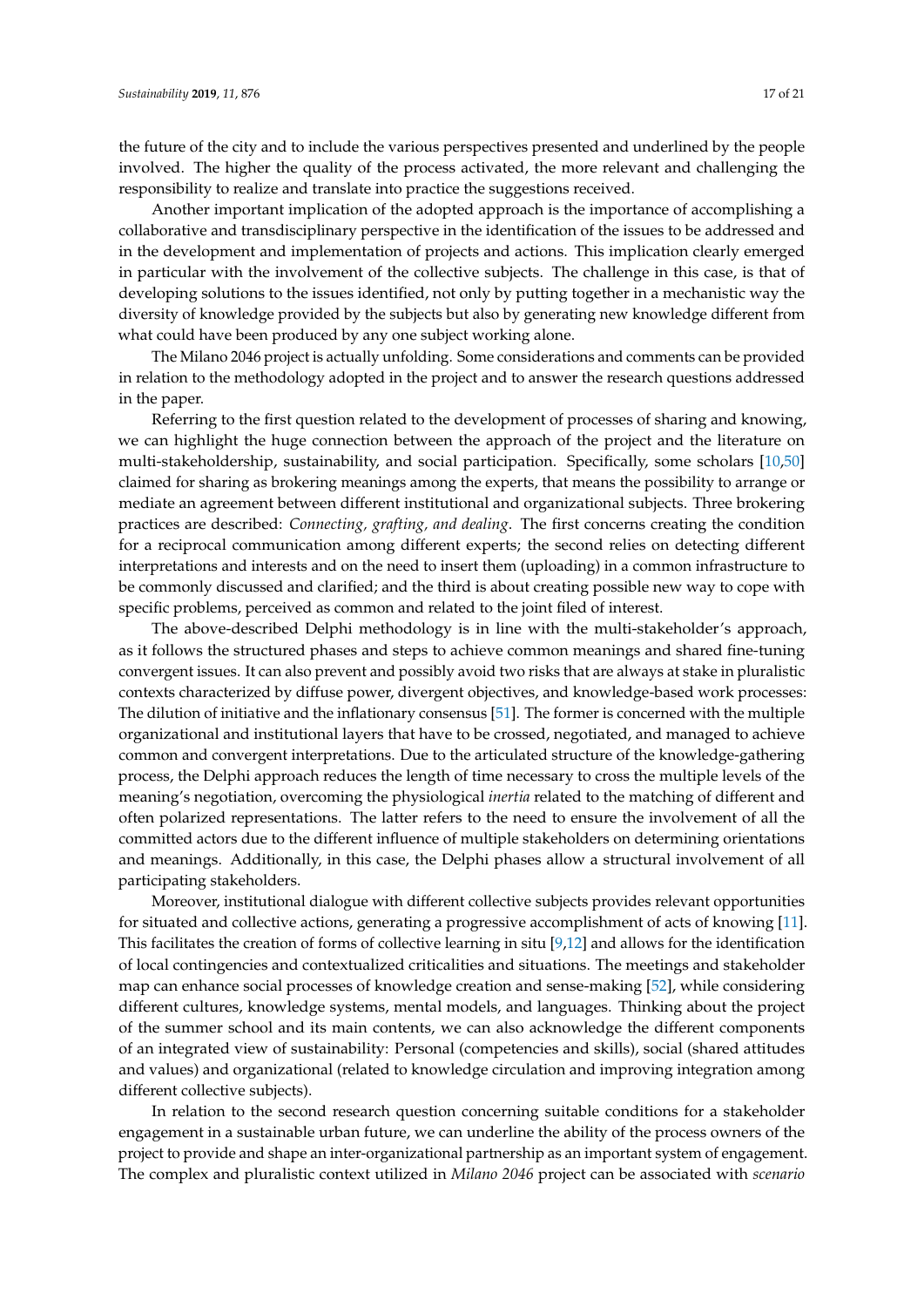*planning*, which is 'a structured analytical activity to create multiple futures to help stakeholders re-perceive reality and thus improve strategic and/or policy decisions' [\[53\]](#page-20-9). Instead of an analytical and well-defined concept, the label refers to an 'intuitive logic' that conveys processes of sensemaking, organizing, and storytelling. Discursive and conversational practices, selection of key drivers (as the goals and issues described in the above paragraphs), group discussions, exchanges between stakeholders and organizational actors are all relevant elements of the flux of sensemaking stories generated by ensuring polyphony and pluri-vocality [\[54,](#page-20-10)[55\]](#page-20-11)

Another condition concerns the awareness of the ideological and political function that the process conveys, seeking to define suitable, sustainable, positive, and attainable future. As a product of human action, the *Milano 2046* project relies on both explicit (as in the Delphi issues and process) and implicit conditions embedded tacit knowledge and unwritten rules and plural sets of working procedures related to different collective subjects (see the difficulties in matching transversal positions). A strong agreement among the multiple partners and stakeholders involved must be achieved to ensure the suitable and sustainable development of the social activity set up that entails also the assumption of the ambiguity entangled in the process of polyphonic and relational knowing.

Social dimensions embedded in pluralistic contexts suggest the third condition, that is, the management of networking and knot-working practices [\[56\]](#page-20-12) necessary to cope with different groups, divergent interests-goals-objectives and multiple organizing processes that characterize the multi-stakeholdership involvement. While networking refers to plural and articulated connections and relationships among different people required to deal with emerging demands through the circulation of shared knowledge, knot-working refers to a negotiating agreement and collaborative adjustments to tackle convergent and shifting situations. Both networking and knot-working perspectives are intertwined and entangled in the process of collaboration between multiple partners seeking to enhance a common endeavor. This entails facing internal and external pressures that can generate three main situations [\[57](#page-20-13)[,58\]](#page-20-14): A reciprocal interdependency in which the process of multi-stakeholders engagement yields the convergent acknowledgment of common issues and objects; a destructive conflict among polarized and antagonistic positions that impede the possibility to negotiate a common direction; an imbalanced inertia related to incoherent practices; organizational deflections that slow down or block the development of the process.

Actually, *Milano 2046* seems to enhance a good enough interdependency, since it utilizes a Policy Delphi research and a summer school, thinking about the next steps. The next monitoring will be conducted in June 2019, and the Municipal Council will decide about the extension of the projects. The laboratory is involved in new projects, from summer school offered in cooperation with the Universities to a Well-being Cinema Festival.

#### **6. Conclusions**

The paper addresses problems with and the practical implications of enhancing collective endeavors towards sustainability, seeking to understand how multi-stakeholdership and partnership can be sustainably accomplished by different people, groups, and collective subjects.

The case study reveals that to gain prompting and nurturing sharing and knowing opportunities, we have to promote brokering practices, avoiding the risks of dilution of initiative and the inflationary consensus. The Delphi approach provides suitable opportunities to achieve common meanings and convergent issues, while meetings and a stakeholder map can be useful for enhancing institutional dialogue with plural collective subjects from different cultures, knowledge systems, mental models, and languages.

Specific conditions can support the engagement of multiple stakeholders in a sustainable urban future. These conditions include shaping and activating scenario planning suitable for spreading discursive and conversational practices, group discussions, and exchanges between stakeholders to ensure their polyphony and pluri-vocality; managing the ideological and political function and coping with the ambiguity entangled in the social activity set up; and developing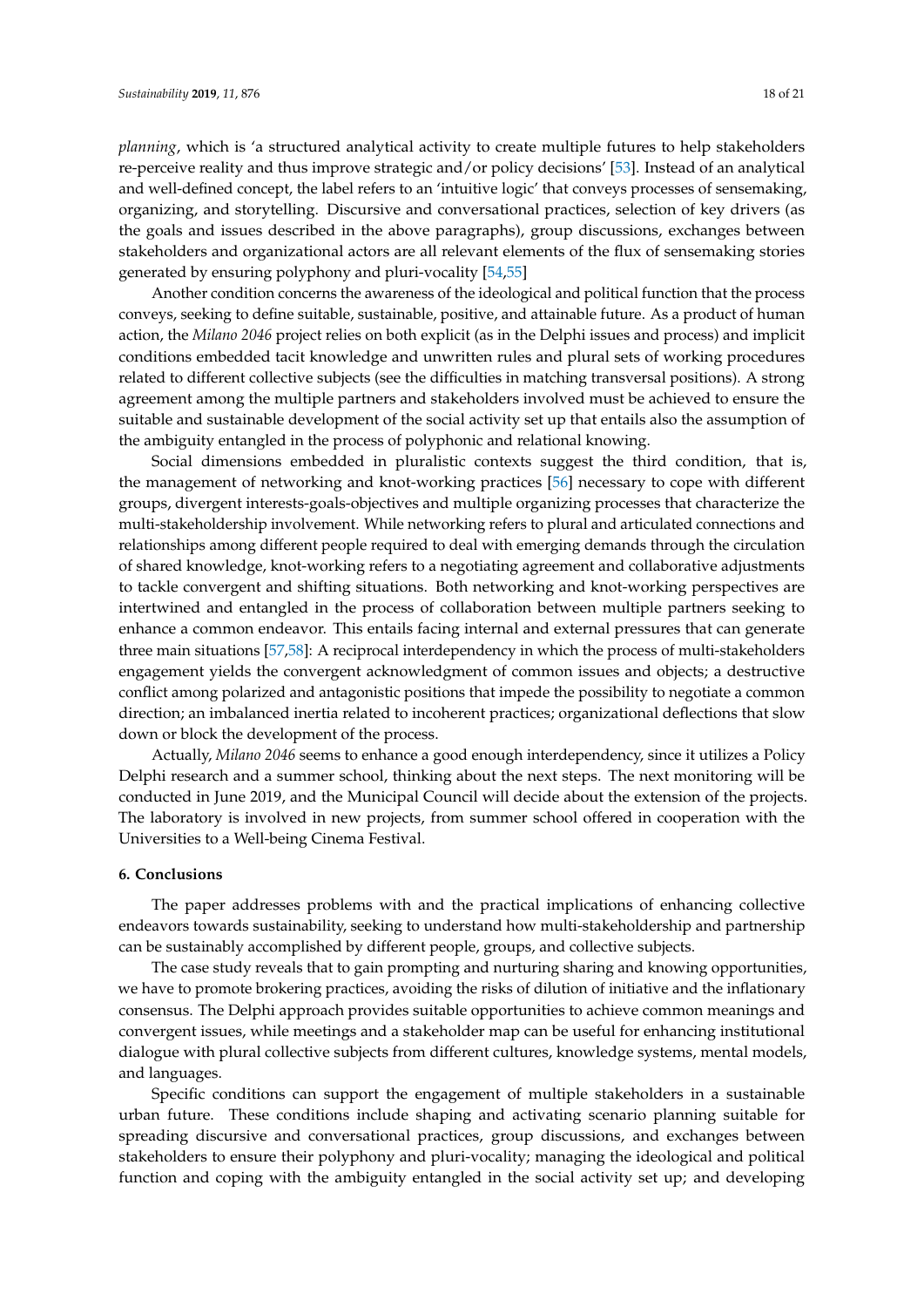networking and knot-working practices to generate reciprocal interdependency in the process of multi-stakeholders' engagement.

This study is limited in that it cannot provide empirical evidence to support the final outcomes of the project because of its unfolding development that impedes the use of the final data. Nevertheless, focusing on the methodology approach and the participatory methods applied, the reflexive analysis of the authors involved in the project yields comments about the multi-stakeholdership process at stake. The ability to depict a sustainable future depends on the mobilization of various stakeholders involved in each such relevant endeavor. Higher quality and sustainability of the multi-stakeholder involvement process are associated with more well defined and actionable perspectives for a sustainable future. The use of coherent and diversified approaches (well-structured and defined, as in the case of Delphi methods, or more discursive approaches unfolding flux of sensemaking stories, as in the meetings with stakeholders) help to enhance the embedded sustainability of the process itself.

Its transversal features related to the necessity to explore the dynamics and inter-relationships between different "well-being domains" and between different stakeholders represent open suggestions to be addressed in further studies. A new phase could be proposed to investigate the relationships between well-being domains. The future of a city cannot be designed with an "organ pipes" approach without exploring the relation between health and education or between the environment and the subjective well-being and so on. This requires a second level of research and a new level of participation where specific categories of stakeholders (enterprises, volunteers) influence each other and thus need to consider the perspective of the "other party" to prevent conflict and develop an integrated vision for the project of the city in 2046.

**Author Contributions:** S.I. (writing and participation in the project Milano2046), F.B. (writing and participation in the project Milano2046), S.S. (writing and participation in the project Milano2046), G.S. (writing).

**Funding:** We do not have funding for the project.

**Conflicts of Interest:** The authors declare no conflict of interest.

## **References**

- <span id="page-18-0"></span>1. Løwendahl, B.; Revang, Ø. Challenges to existing strategy theory in a post-industrial society. *Strateg. Manag. J.* **1998**, *19*, 755–774. [\[CrossRef\]](http://dx.doi.org/10.1002/(SICI)1097-0266(199808)19:8<755::AID-SMJ968>3.0.CO;2-A)
- <span id="page-18-1"></span>2. Dyllck, T.; Hockerts, K. Beyond the business case for corporate sustainability. *Bus. Strategy Environ.* **2002**, *11*, 130–141. [\[CrossRef\]](http://dx.doi.org/10.1002/bse.323)
- <span id="page-18-2"></span>3. Guerci, M.; Shani, A.B.; Solari, L. Sustainable Human Resource Management from a stakeholder perspective: Literature review and a research agenda. In *Handbook of Sustainability and Human Resource Management*; Ehnert, I., Harry, W., Zink, K.J., Eds.; Springer: Berlin/Heidelberg, Germany, 2014; pp. 199–238.
- <span id="page-18-3"></span>4. Glynn, M.A.; Barr, P.S.; Dacin, M.T. Pluralism and the problem of variety. *Acad. Manag. Rev.* **2000**, *25*, 726–734. [\[CrossRef\]](http://dx.doi.org/10.5465/amr.2000.3707700)
- <span id="page-18-4"></span>5. Kathlee, M.E. Paradox, spirals, ambivalence: The new language of change and pluralism. *Acad. Manag. Rev.* **2000**, *25*, 703–705.
- <span id="page-18-5"></span>6. Galuppo, L.; Gorli, M.; Scaratti, G.; Kaneklin, C. Building social sustainability: Multi-stakeholder processes and conflict management. *Soc. Res. J.* **2014**, *10*, 685–701. [\[CrossRef\]](http://dx.doi.org/10.1108/SRJ-10-2012-0134)
- <span id="page-18-6"></span>7. Freeman, R.E. *Strategic Management: A Stakeholder Approach*; Cambridge University Press: Cambridge, UK, 2010.
- <span id="page-18-7"></span>8. Freeman, R.E.; Harrison, J.F.; Wicks, A.C.; Parmar, B.L.; de Colle, S. *Stakeholder Theory, The State of the Art*; Cambridge University Press: Cambridge, UK, 2010.
- <span id="page-18-8"></span>9. Brown, J.S.; Duguid, P. Organizational learning and communities-of-practice: Toward a unified view of working, learning and innovation. *Organ. Sci.* **1991**, *2*, 40–57. [\[CrossRef\]](http://dx.doi.org/10.1287/orsc.2.1.40)
- <span id="page-18-10"></span>10. Bechky, B.A. Sharing meaning across occupational communities: The transformation of understanding on a production floor. *Organ. Sci.* **2003**, *14*, 312–330. [\[CrossRef\]](http://dx.doi.org/10.1287/orsc.14.3.312.15162)
- <span id="page-18-9"></span>11. Orlikowski, W.J. Knowing in practice: Enacting a collective capability in distributed organizing. *Organ. Sci.* **2002**, *13*, 249–273. [\[CrossRef\]](http://dx.doi.org/10.1287/orsc.13.3.249.2776)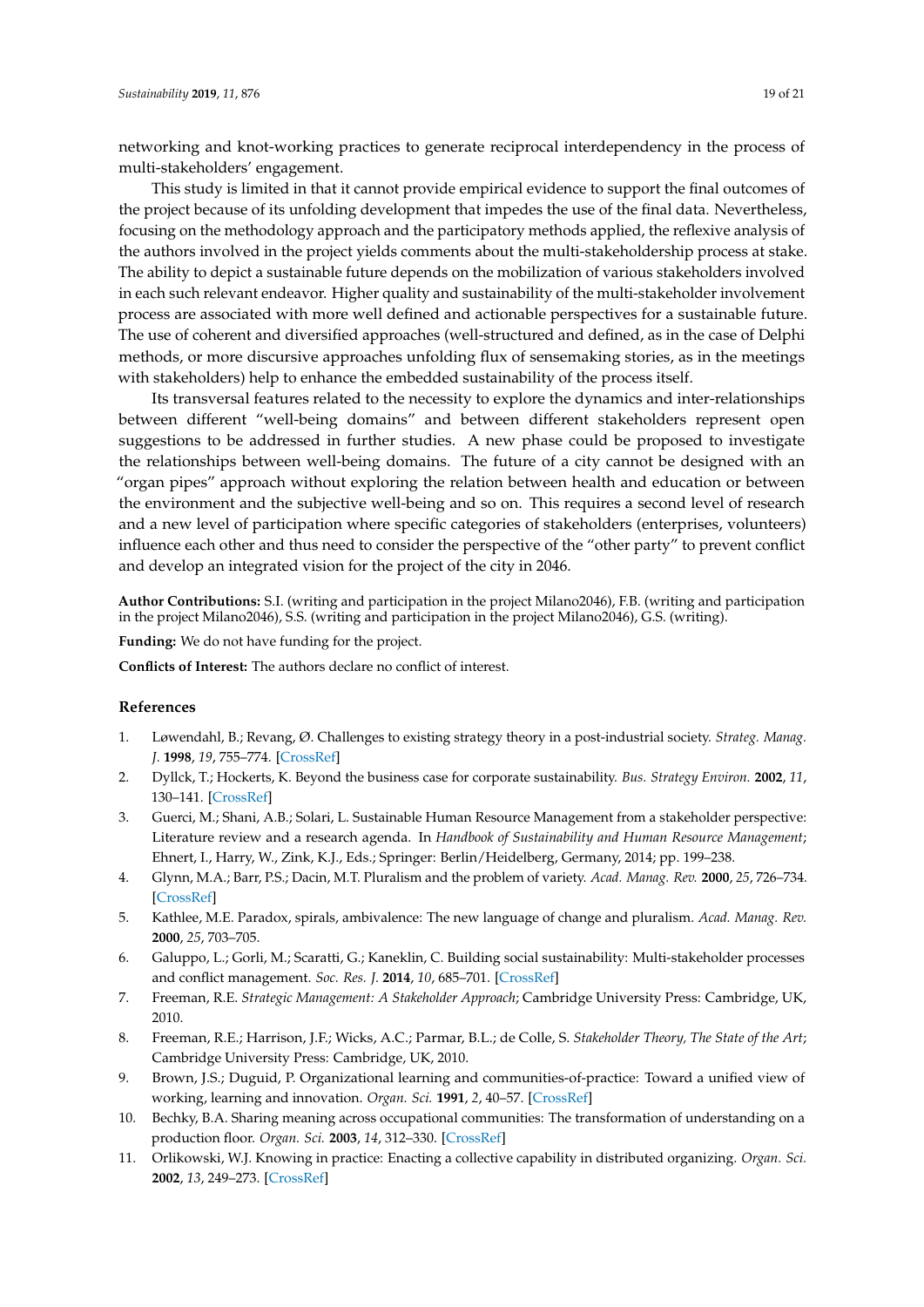- <span id="page-19-0"></span>12. Suchman, L. *Plans and Situated Actions: The Problem of Human Machine Communication*; Cambridge University Press: New York, NY, USA, 1987.
- <span id="page-19-1"></span>13. Sørensen, E.; Torfing, J. Introduction: Collaborative innovation in the public sector. *Public Sect. Innov. J.* **2012**, *17*, 1–14.
- <span id="page-19-2"></span>14. McCann, P.; Ortega-Argiles, R. Modern regional innovation policy. *Camb. J. Reg. Econ. Soc.* **2013**, *6*, 187–216. [\[CrossRef\]](http://dx.doi.org/10.1093/cjres/rst007)
- <span id="page-19-3"></span>15. Bason, C. *Leading Public Sector Innovation. Co-creating for a Better Society*; The Policy Press: Bristol, UK, 2010.
- <span id="page-19-4"></span>16. Ansell, C. Collaborative governance. In *The Oxford Handbook of Governance*; Levi-Faur, D., Ed.; Oxford University Press: Oxford, UK, 2012; pp. 498–511.
- <span id="page-19-5"></span>17. Roloff, S. Learning from multi-stakeholder networks: Issue-focussed stakeholder management. *J. Bus. Ethics* **2008**, *82*, 233–250. [\[CrossRef\]](http://dx.doi.org/10.1007/s10551-007-9573-3)
- <span id="page-19-6"></span>18. Bommert, B. Collaborative innovation in the public sector. *Int. Public Manag. Rev.* **2010**, *11*, 15–33.
- <span id="page-19-7"></span>19. Project Management Institute. *A Guide to the Project Management Body of Knowledge*, 3rd ed.; Project Management Institute Inc.: Newtown Square, PA, USA, 2004.
- <span id="page-19-8"></span>20. Di Fabio, A. The psychology of sustainability and sustainable development for well-being in organizations. Emerging and Re-Emerging Organizational Features, Work Transitions and Occupational Risk Factors: The Good, the Bad, the Right. An Interdisciplinary Perspective. *Front. Psychol. Sect. Org. Psychol* **2017**, *8*. [\[CrossRef\]](http://dx.doi.org/10.3389/fpsyg.2017.01534)
- 21. Di Fabio, A. Positive Healthy Organizations: Promoting well-being, meaningfulness, and sustainability in organizations. Emerging and re-emerging organizational features, work transitions and occupational risk factors: The good, the bad, the right. An interdisciplinary perspective. *Front. Psychol. Sect. Org. Psychol* **2017**, *8*. [\[CrossRef\]](http://dx.doi.org/10.3389/fpsyg.2017.01938)
- <span id="page-19-9"></span>22. Di Fabio, A.; Rosen, M.A. Opening the Black Box of Psychological Processes in the Science of Sustainable Development: A New Frontier. *Eur. J. Sustain. Dev. Res.* **2018**, *2*, 1–6. [\[CrossRef\]](http://dx.doi.org/10.20897/ejosdr/3933)
- <span id="page-19-10"></span>23. Laszlo, A.; Laszlo, K.C.; Dunsky, H. Redefining success: Designing systemic sustainable strategies. *Syst. Res. Behav. Sci.* **2010**, *27*, 3–21. [\[CrossRef\]](http://dx.doi.org/10.1002/sres.982)
- <span id="page-19-11"></span>24. Mohrman, S.A.; Worley, S.G. The organizational sustainability journey: Introduction to the special issue. *Organ. Dyn.* **2010**, *4*, 289–294. [\[CrossRef\]](http://dx.doi.org/10.1016/j.orgdyn.2010.07.008)
- <span id="page-19-12"></span>25. Lozza, E.; Castiglioni, C. Tax climate in the national press: A new tool in tax behaviour research. *J. Soc. Polit. Psychol.* **2018**, *6*, 401–419. [\[CrossRef\]](http://dx.doi.org/10.5964/jspp.v6i2.937)
- <span id="page-19-13"></span>26. Castiglioni, C.; Lozza, E.; Bosio, A.C. Lay People Representations on the Common Good and Its Financial Provision. *SAGE Open* **2018**, *8*, 2158244018807247. [\[CrossRef\]](http://dx.doi.org/10.1177/2158244018807247)
- <span id="page-19-14"></span>27. Konrad, A.; Steurer, R.; Langer, M.E.; Martinuzzi, A. Empirical findings on business—Society relations in Europe. *J. Bus. Ethics* **2006**, *63*, 89–105. [\[CrossRef\]](http://dx.doi.org/10.1007/s10551-005-7055-z)
- <span id="page-19-15"></span>28. Hemmati, M. *Multi-Stakeholder Processes for Governance and Sustainability: Beyond Deadlock and Conflict*; Earthscan Publications: London, UK, 2002.
- <span id="page-19-16"></span>29. Shani, A.B.; Mohrman, S.A. Organizing for sustainable effectiveness: Reprise and way forward. In *Organizing for Sustainability*; Mohrman, S.A., Shani, A.B., Eds.; Emerald: Bingley, UK, 2011; pp. 215–237.
- <span id="page-19-17"></span>30. Smith, W.K.; Lewis, M.W. Toward a theory of paradox: A dynamic equilibrium model of organizing. *Acad. Manag. Rev.* **2011**, *36*, 381–403.
- <span id="page-19-18"></span>31. European Union (2000) Lisbon European Council 23 and 24 March 2000. Presidency Conclusions. Available online: [http://www.europarl.europa.eu/summits/lis1\\_en.htm](http://www.europarl.europa.eu/summits/lis1_en.htm) (accessed on 3 February 2019).
- <span id="page-19-19"></span>32. Jordana, J.; Mota, F.; Noferini, A. The role of social capital within policy networks: Evidence from EU cohesion policy in Spain. *Int. Rev. Admin. Sci.* **2012**, *78*, 642–664. [\[CrossRef\]](http://dx.doi.org/10.1177/0020852312455577)
- <span id="page-19-20"></span>33. Furedi, F. *Politic of Fears: Beyond Left and Right*; Continuum International: London, UK, 2005.
- <span id="page-19-21"></span>34. Rushkoff, D. *Present Shock: When Everything Happens Now*; Penguin: New York, NY, USA, 2013.
- <span id="page-19-22"></span>35. Sørensen, E.; Torfing, J. Enhancing collaborative innovation in the public sector. *Admin. Soc.* **2011**, *43*, 842–868. [\[CrossRef\]](http://dx.doi.org/10.1177/0095399711418768)
- <span id="page-19-23"></span>36. Harari, Y.N. *Homo Deus: A Brief History of Tomorrow*; HarperCollins: New York, NY, USA, 2017.
- <span id="page-19-24"></span>37. Thaler, R.; Sunstein, C. *Nudge: Improving Decisions About Health, Wealth and Happiness*; Yale University Press: New Haven, CT, USA; London, UK, 2008.